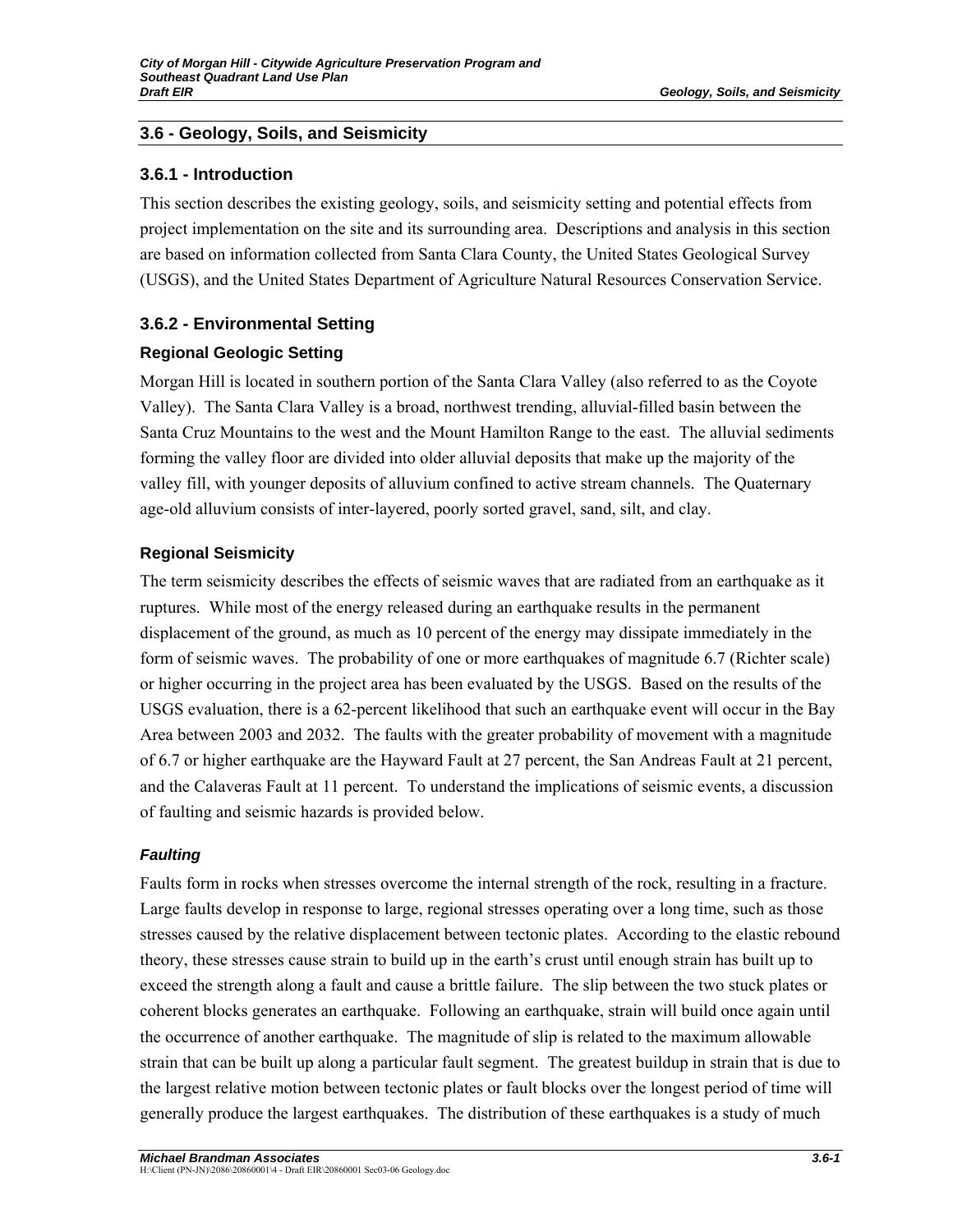interest for both hazard prediction and the study of active deformation of the earth's crust. Deformation is a complex process, and strain caused by tectonic forces is not only accommodated through faulting but also by folding, uplift, and subsidence, which can be gradual or in direct response to earthquakes.

Faults are mapped to determine earthquake hazards, since they occur where earthquakes tend to recur. A historic plane of weakness is more likely to fail under stress and strain than a previously unbroken block of crust. Faults are, therefore, a prime indicator of past seismic activity, and faults with recent activity are presumed to be the best candidates for future earthquakes. However, since slip is not always accommodated by faults that intersect the surface along traces, and since the orientation of stresses and strain in the crust can shift, predicting the location of future earthquakes is complicated. Earthquakes sometimes occur in areas with previously undetected faults or along faults previously thought inactive.

Santa Clara County is situated in one of the most geologically active regions in North America. According to the Morgan Hill General Plan, several faults have been mapped or are inferred to underlie the eastern portion of the City, including the Range Front, Silver Creek, and Coyote Creek faults, an unnamed fault, and the Calaveras Fault Zone. Movement associated with more distant and major faults have historically affected Morgan Hill. These faults are summarized in Table 3.6-1.

| <b>Fault</b>                                                                         | <b>Fault Classification</b> | <b>Direction</b> | <b>Distance from Project</b><br>Site (miles) |
|--------------------------------------------------------------------------------------|-----------------------------|------------------|----------------------------------------------|
| Range Front                                                                          | Unknown                     | East             | 0.0                                          |
| Silver Creek                                                                         | Unknown                     | North            | 2.9                                          |
| Coyote Creek                                                                         | Unknown                     | East             | 0.3                                          |
| Calaveras                                                                            | <b>Historically Active</b>  | East             | 1.3                                          |
| Hayward                                                                              | Active                      | West             | 62.0                                         |
| San Andreas                                                                          | Active                      | West             | 70.0                                         |
| Source: United States Geological Survey, City of Morgan Hill, County of Santa Clara. |                             |                  |                                              |

## **Table 3.6-1: Fault Summary**

## *Seismic Hazards*

Seismic hazards pose a substantial danger to property and human safety and are present because of the risk of naturally occurring geologic events and processes impacting human development. Therefore, the hazard is influenced as much by the conditions of human development as by the frequency and distribution of major geologic events. Seismic hazards present in California include ground rupture along faults, strong seismic shaking, liquefaction, ground failure, landsliding, and slope failure.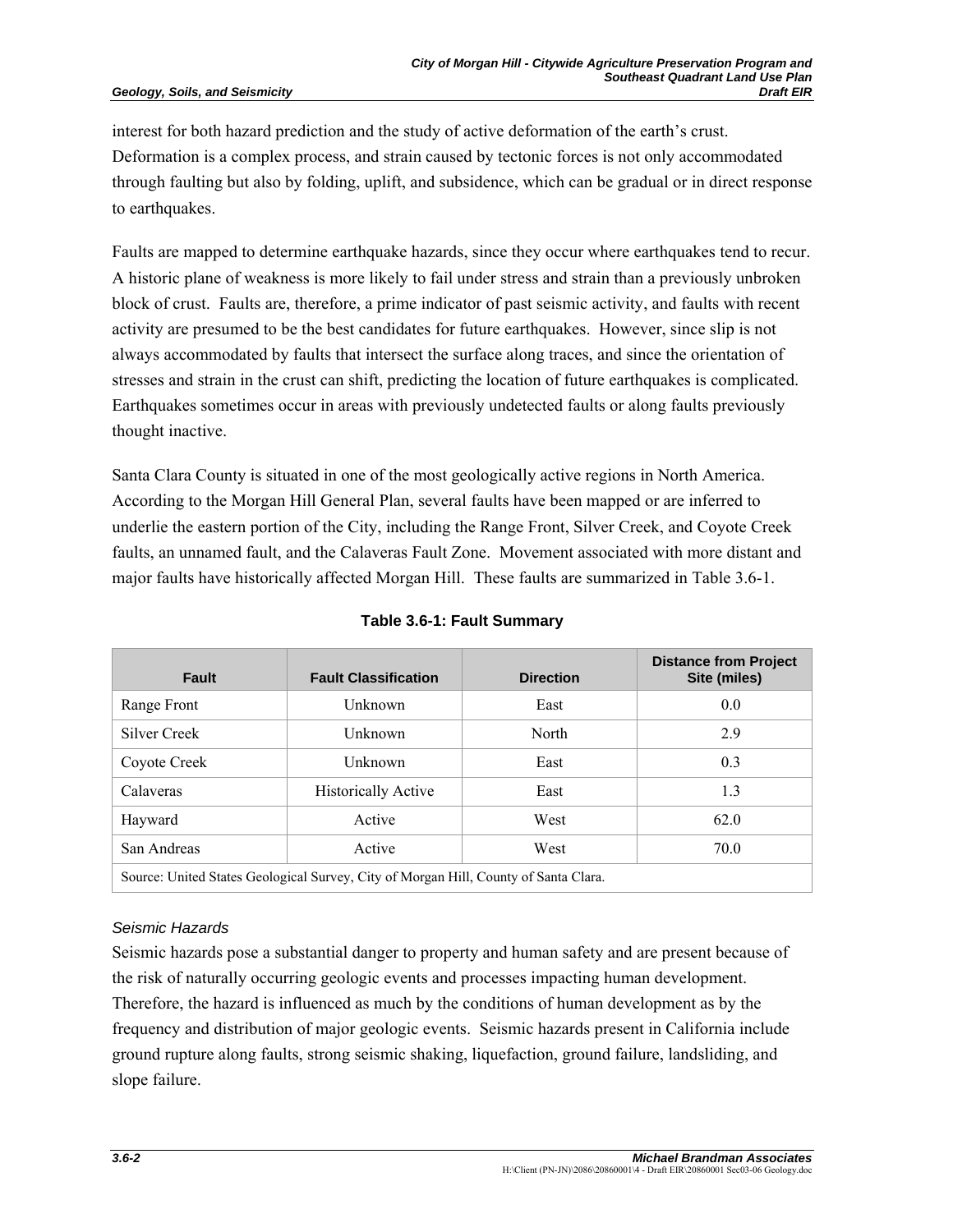# *Fault Rupture*

Fault rupture is a seismic hazard that affects structures sited above an active fault. The hazard from fault rupture is the movement of the ground surface along a fault during an earthquake. Typically, this movement takes place during the short time of an earthquake, but it also can occur slowly over many years in a process known as creep. Most structures and underground utilities cannot accommodate the surface displacements of several inches to several feet commonly associated with fault rupture or creep.

There are six parcels in the far eastern portion of the project site are either entirely or partially within a fault rupture hazard zone as indicated by the Santa Clara County Geologic Hazard Zones Map. Exhibit 3.6-1 illustrates the location of fault rupture hazard zones in relation to the project location.

# *Ground Shaking*

The severity of ground shaking depends on several variables such as earthquake magnitude, epicenter distance, local geology, thickness, seismic wave-propagation properties of unconsolidated materials, groundwater conditions, and topographic setting. Ground shaking hazards are most pronounced in areas near faults or with unconsolidated alluvium.

Based on observations of damage from recent earthquakes in California (San Fernando 1971, Whittier-Narrows 1987, Landers 1992, Northridge 1994), ground shaking is responsible for 70 to 100 percent of all earthquake damage. The most common type of damage from ground shaking is structural damage to buildings, which can range from cosmetic stucco cracks to total collapse. The overall level of structural damage from a nearby large earthquake would likely be moderate to heavy, depending on the characteristics of the earthquake, the type of ground, and the condition of the building. Besides damage to buildings, strong ground shaking can cause severe damage from falling objects or broken utility lines. Fire and explosions are also hazards associated with strong ground shaking.

While Richter magnitude provides a useful measure of comparison between earthquakes, the moment magnitude is more widely used for scientific comparison since it accounts for the actual slip that generated the earthquake. Actual damage is due to the propagation of seismic or ground waves as a result of initial failure, and the intensity of shaking is as much related to earthquake magnitude as is the condition of underlying materials. Loose materials tend to amplify ground waves, while hard rock can quickly attenuate them, causing little damage to overlying structures. For this reason, the Modified Mercalli Intensity (MMI) Scale provides a useful qualitative assessment of ground shaking. The MMI Scale is a 12-point scale of earthquake intensity based on local effects experienced by people, structures, and earth materials. Each succeeding step on the scale describes a progressively greater amount of damage at a given point of observation. The MMI Scale is shown in Table 3.6-2, along with relative ground velocity and acceleration.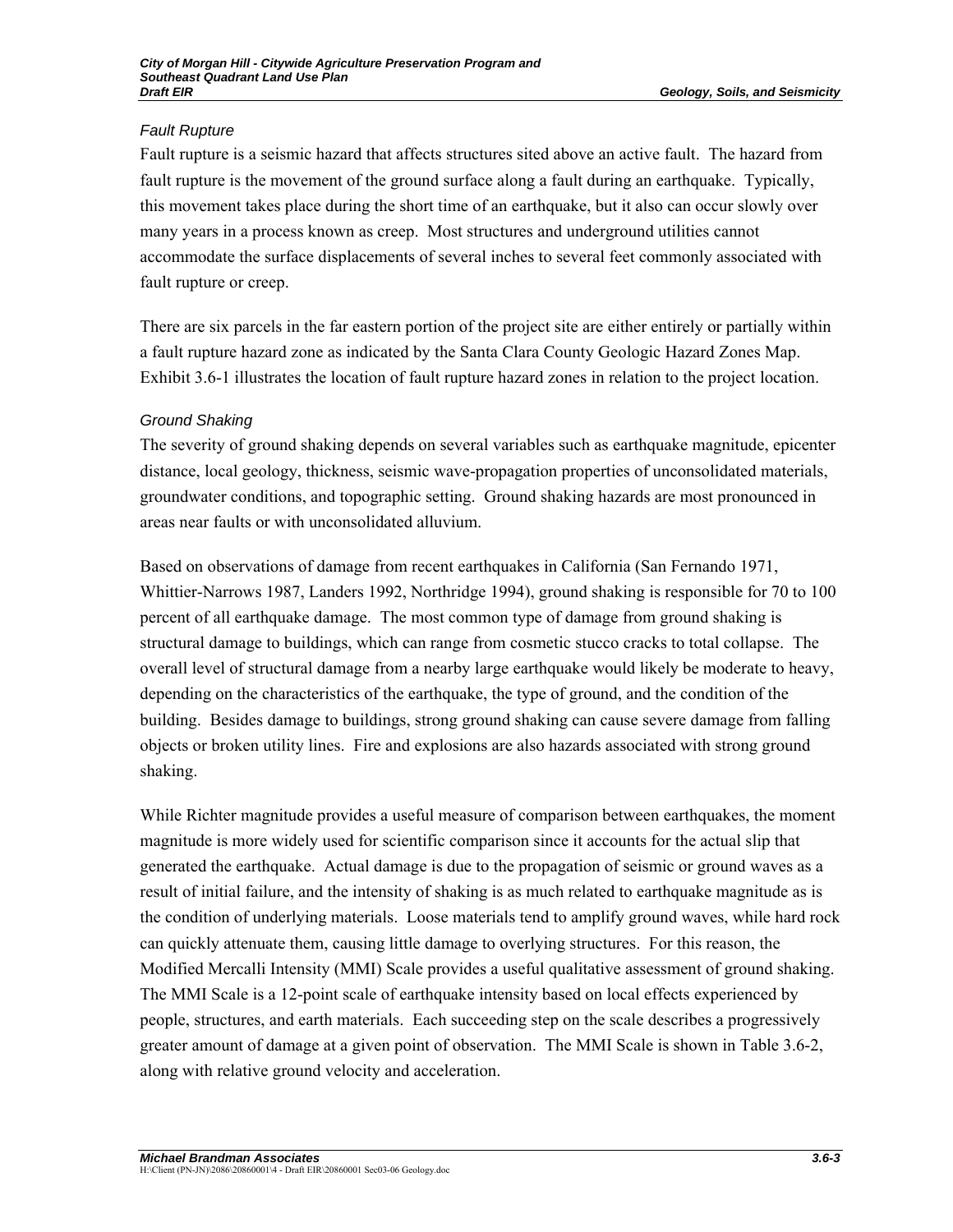| <b>Richter</b><br><b>Magnitude</b> | <b>Modified</b><br><b>Mercalli</b><br><b>Intensity</b> | <b>Effects</b>                                                                                                                                                                                                                                                                        | <b>Average Peak</b><br><b>Ground Velocity</b><br>(centimeters/seconds) | <b>Average Peak</b><br><b>Acceleration</b> |
|------------------------------------|--------------------------------------------------------|---------------------------------------------------------------------------------------------------------------------------------------------------------------------------------------------------------------------------------------------------------------------------------------|------------------------------------------------------------------------|--------------------------------------------|
| $0.1 - 0.9$                        | $\mathbf I$                                            | Not felt. Marginal and long-period<br>effects of large earthquakes                                                                                                                                                                                                                    |                                                                        |                                            |
| $1.0 - 2.9$                        | $\mathbf{I}$                                           | Felt by only a few persons at rest,<br>especially on upper floors of<br>building. Delicately suspended<br>objects may swing.                                                                                                                                                          |                                                                        |                                            |
| $3.0 - 3.9$                        | III                                                    | Felt quite noticeable indoors,<br>especially on upper floors of<br>building, but many people do not<br>recognize it as an earthquake.<br>Standing cars may rock slightly.<br>Vibration like a truck passing.<br>Duration estimated.                                                   |                                                                        | $0.0035 - 0.007$ g                         |
| $4.0 - 4.5$                        | IV                                                     | During the day, felt indoors by<br>many, outdoors by few. At night,<br>some awakened. Dishes, windows,<br>doors disturbed; walls make<br>creaking sound. Sensations like<br>heavy truck striking building.<br>Standing cars rocked noticeably.                                        | $1 - 3$                                                                | $0.015 - 0.035$ g                          |
| $4.6 - 4.9$                        | V                                                      | Felt by nearly everyone, many<br>awakened. Some dishes, windows,<br>broken; cracked plaster in a few<br>places; unstable objects overturned.<br>Disturbances of trees, poles, and<br>other tall objects sometimes noticed.<br>Pendulum clocks may stop.                               | $3 - 7$                                                                | $0.035 - 0.07$ g                           |
| $5.0 - 5.5$                        | VI                                                     | Felt by all, many frightened and<br>run outdoors. Some heavy<br>furniture moved; a few instances of<br>falling plaster and damaged<br>chimneys. Damage slight.                                                                                                                        | $7 - 20$                                                               | $0.07 - 0.15$ g                            |
| $5.6 - 6.4$                        | VII                                                    | Everyone runs outdoors. Damage<br>negligible in buildings of good<br>design and construction; slight to<br>moderate in well built, ordinary<br>structures; considerable in poorly<br>built or badly designed structures;<br>some chimneys broken. Noticed<br>by persons driving cars. | $20 - 60$                                                              | $0.15 - 0.35$ g                            |

**Table 3.6-2: Modified Mercalli Intensity Scale**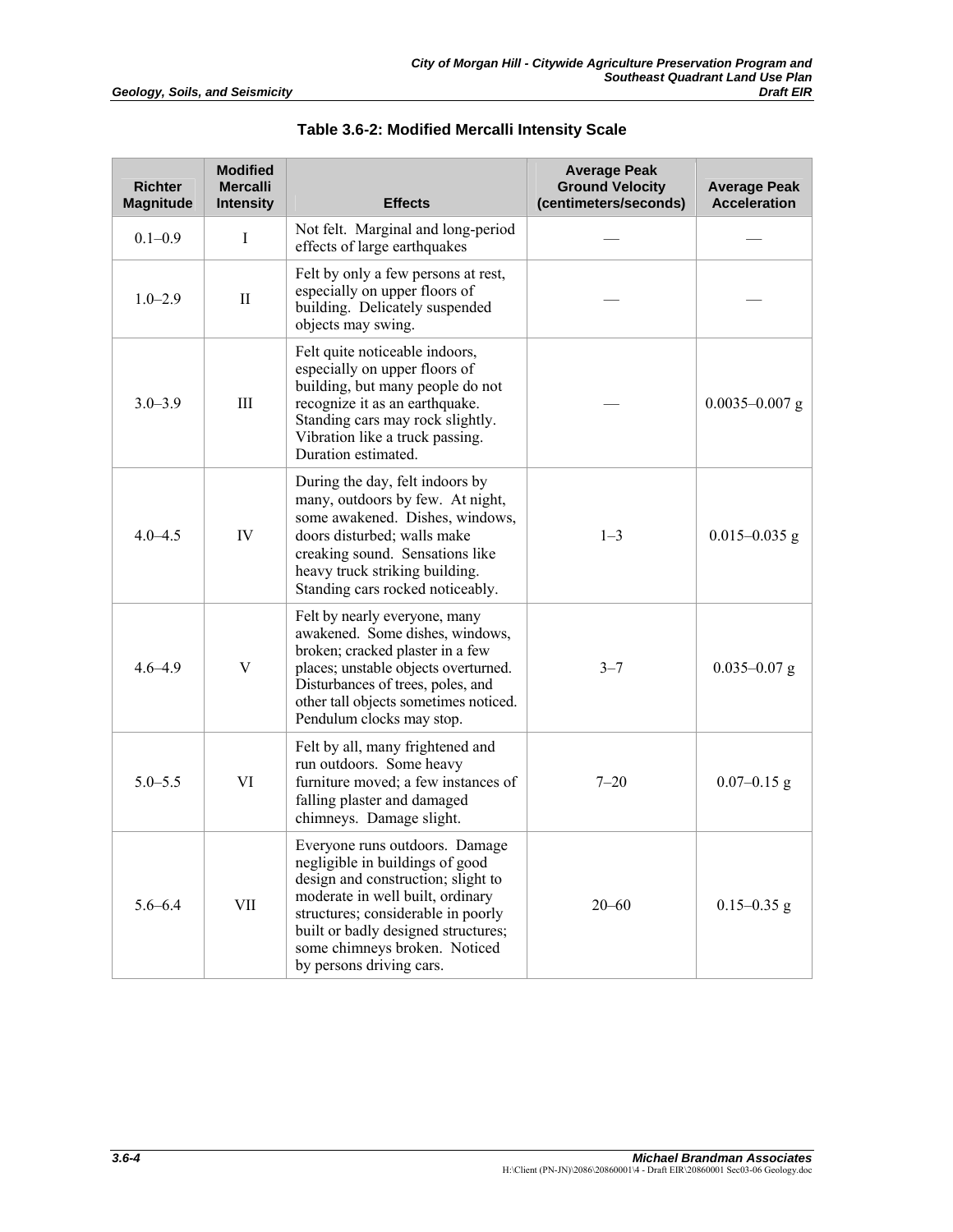| <b>Richter</b><br><b>Magnitude</b>     | <b>Modified</b><br><b>Mercalli</b><br><b>Intensity</b> | <b>Effects</b>                                                                                                                                                                                                                                                                                                                                                                                                                   | <b>Average Peak</b><br><b>Ground Velocity</b><br>(centimeters/seconds) | <b>Average Peak</b><br><b>Acceleration</b> |
|----------------------------------------|--------------------------------------------------------|----------------------------------------------------------------------------------------------------------------------------------------------------------------------------------------------------------------------------------------------------------------------------------------------------------------------------------------------------------------------------------------------------------------------------------|------------------------------------------------------------------------|--------------------------------------------|
| $6.5 - 6.9$                            | <b>VIII</b>                                            | Damage slight in specially<br>designed structures; considerable in<br>ordinary substantial buildings with<br>partial collapse; great in poorly<br>built structures. Panel walls<br>thrown out of frame structures.<br>Fall of chimneys, factory stacks,<br>columns, monument walls, and<br>heavy furniture overturned. Sand<br>and mud ejected in small amounts.<br>Changes in well water. Persons<br>driving in cars disturbed. | $60 - 200$                                                             | $0.35 - 0.7$ g                             |
| $7.0 - 7.4$                            | IX                                                     | Damage considerable in specially<br>designed structures; well-designed<br>frame strictures thrown out of<br>plumb; great in substantial<br>buildings, with partial collapse.<br>Buildings shifted off foundations.<br>Ground cracked conspicuously.<br>Underground pipes broken.                                                                                                                                                 | $200 - 500$                                                            | $0.7 - 1.2$ g                              |
| $7.5 - 7.9$                            | $\mathbf X$                                            | Some well-built structures<br>destroyed; most masonry and frame<br>structures destroyed with<br>foundations; ground badly cracked.<br>Railway lines bent. Landslides<br>considerable from riverbanks and<br>steep slopes. Shifted sand and mud.<br>Water splashed, slopped over banks.                                                                                                                                           | $\geq$ 500                                                             | $>1.2$ g                                   |
| $8.0 - 8.4$                            | XI                                                     | Few, if any masonry structures<br>remain standing. Bridges<br>destroyed. Broad fissures in<br>ground. Underground pipelines<br>completely out of service. Earth<br>slumps and land slips in soft<br>ground. Rails bent greatly.                                                                                                                                                                                                  | $\geq 500$                                                             | $>1.2$ g                                   |
| $\geq 8.5$                             | XII                                                    | Total damage. Waves seen on<br>ground. Lines of sight and level<br>distorted. Objects thrown into the<br>air.                                                                                                                                                                                                                                                                                                                    | $\geq$ 500                                                             | $>1.2$ g                                   |
| Source: United States Geologic Survey. |                                                        |                                                                                                                                                                                                                                                                                                                                                                                                                                  |                                                                        |                                            |

## **Table 3.6-2 (cont.): Modified Mercalli Intensity Scale**

#### *Ground Failure*

Ground failure includes liquefaction and the liquefaction-induced phenomena of lateral spreading, and lurching.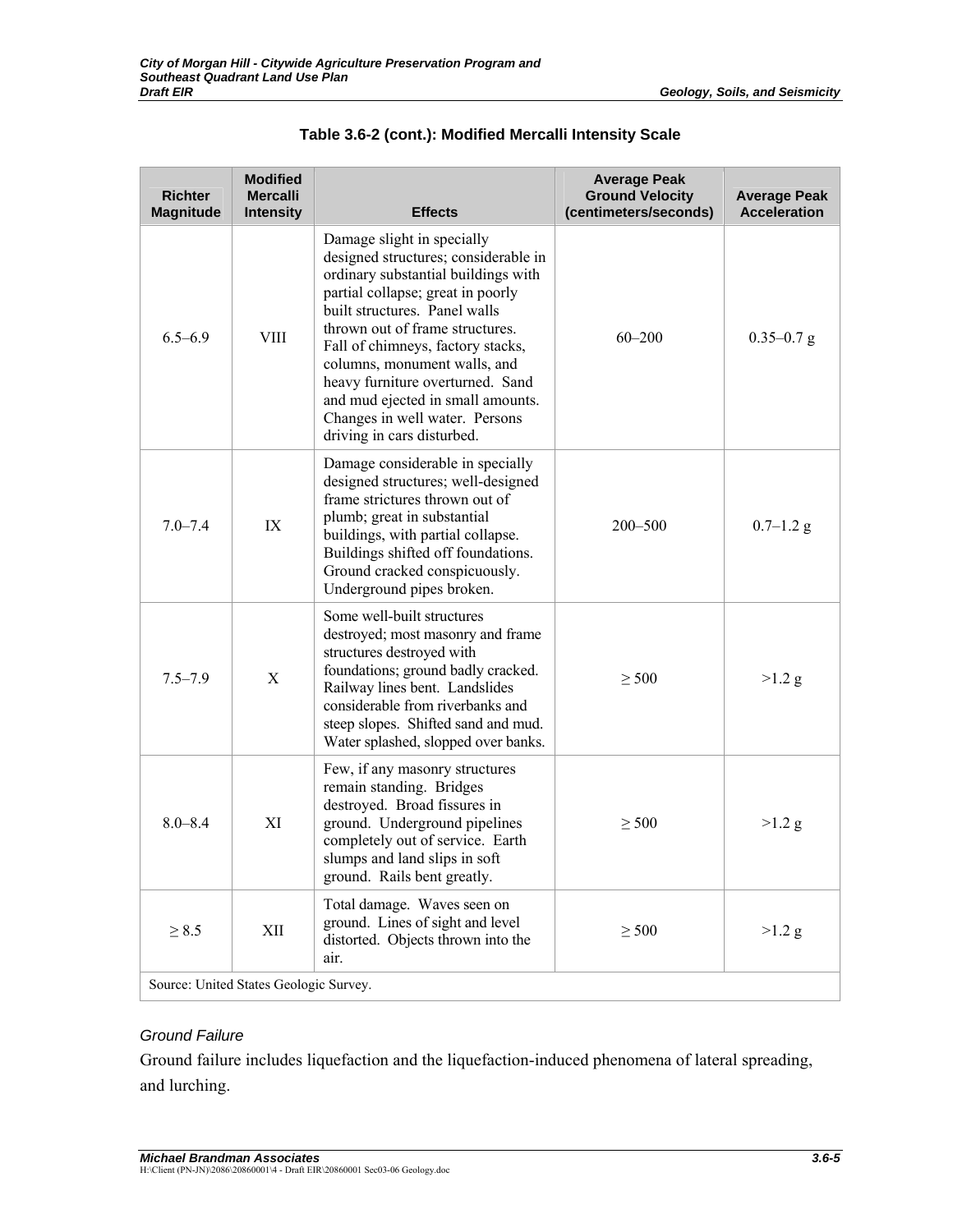Liquefaction is a process by which sediments below the water table temporarily lose strength during an earthquake and behave as a viscous liquid rather than a solid. Liquefaction is restricted to certain geologic and hydrologic environments, primarily recently deposited sand and silt in areas with high groundwater levels. The process of liquefaction involves seismic waves passing through saturated granular layers, distorting the granular structure, and causing the particles to collapse. This causes the granular layer to behave temporarily as a viscous liquid, resulting in liquefaction.

Liquefaction can cause the soil beneath a structure to lose strength, which may result in the loss of foundation-bearing capacity. This loss of strength commonly causes the structure to settle or tip. Loss of bearing strength can also cause light buildings with basements, buried tanks, and foundation piles to rise buoyantly through the liquefied soil.

Lateral spreading is lateral ground movement, with some vertical component, caused by liquefaction. In effect, the soil rides on top of the liquefied layer. Lateral spreading can occur on relatively flat sites with slopes less than 2 percent, under certain circumstances, and can cause ground cracking and settlement.

Lurching is the movement of the ground surface toward an open face when the soil liquefies. An open face could be a graded slope, stream bank, canal face, gully, or other similar feature.

As indicated by the Santa Clara County Liquefaction Hazard Zones Map, there are no areas identified as susceptible to liquefaction within the Southeast Quadrant Area (SEQ Area) (Santa Clara County 2010b).

## *Landslides and Slope Failure*

Landslides and other forms of slope failure form in response to the long-term geologic cycle of uplift, mass wasting, and disturbance of slopes. Mass wasting refers to a variety of erosional processes from gradual downhill soil creep to mudslides, debris flows, landslides and rock fall—processes that are commonly triggered by intense precipitation, which varies according to climactic shifts. Often, various forms of mass wasting are grouped together as landslides, which are generally used to describe the downhill movement of rock and soil.

Geologists classify landslides into several different types that reflect differences in the type of material and type of movement. The four most common types of landslides are translational, rotational, earth flow, and rock fall. Debris flows are another common type of landslide similar to earth flows, except that the soil and rock particles are coarser. Mudslide is a term that appears in nontechnical literature to describe a variety of shallow, rapidly moving earth flows.

As indicated by the Santa Clara County Landslide, Compressible Soils, and Dike Failure Flooding Hazard Zones Map, there are no areas identified as susceptible to landslides or slope failure within the SEQ Area.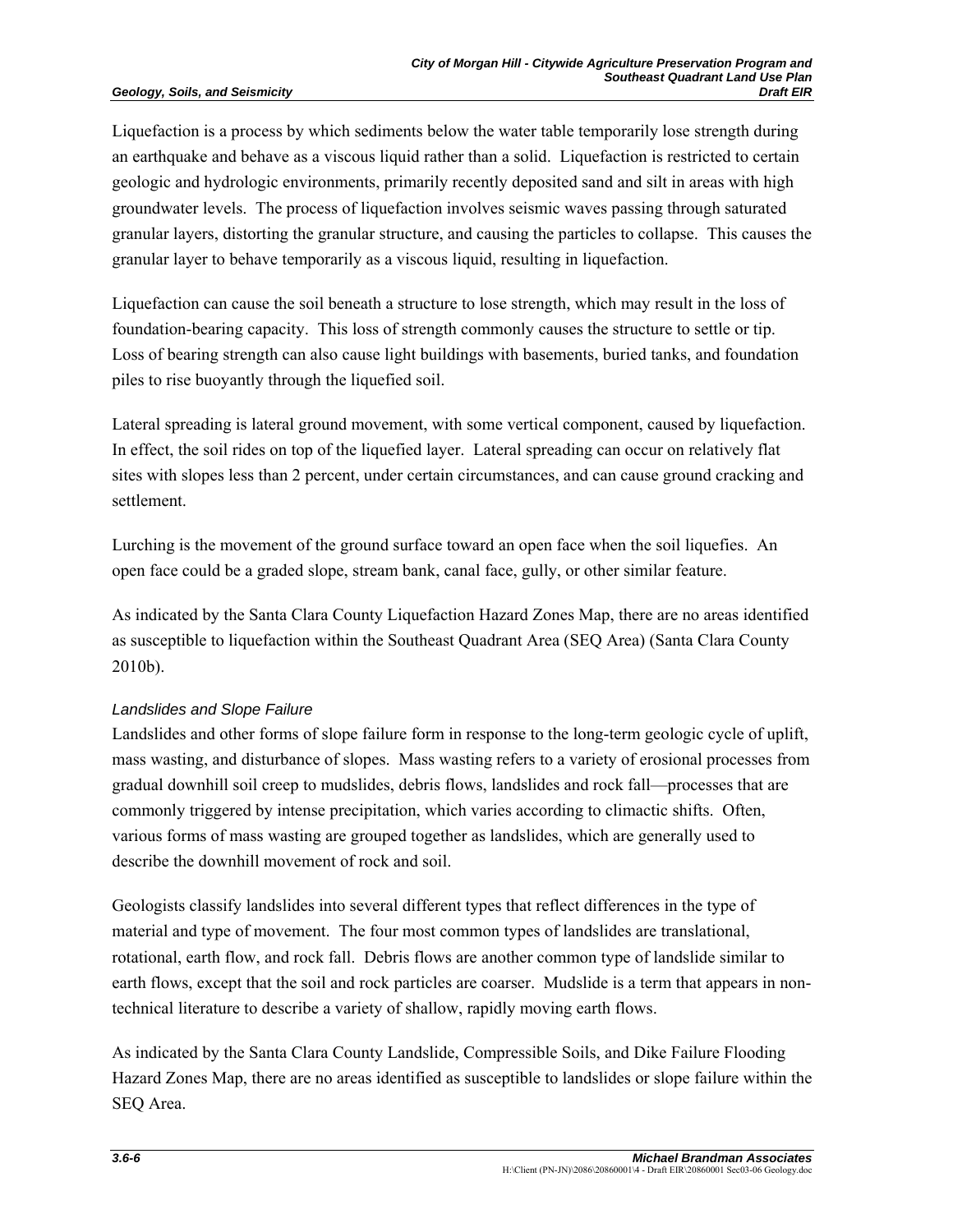

Source: NAIP Santa Clara County, CA (2009), Santa Clara County.



20860001 • 11/2013 | 3.6-1\_fault\_rupture.mxd

CITY OF MORGAN HILL

CITYWIDE AGRICULTURE PRESERVATION PROGRAM AND SOUTHEAST QUADRANT LAND USE PLAN ENVIRONMENTAL IMPACT REPORT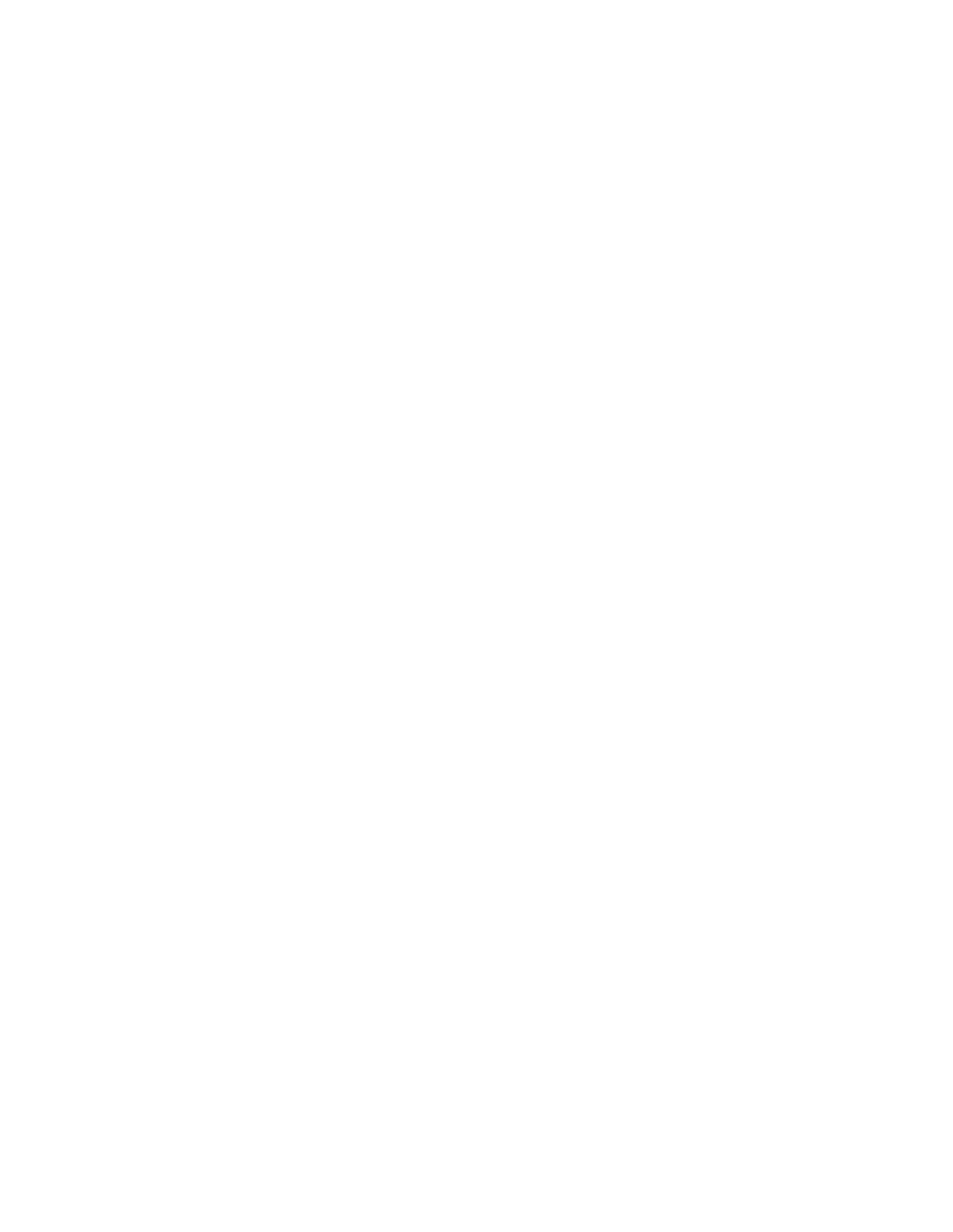## **Soils**

#### *SEQ Area*

The United States Department of Agriculture Natural Resources Conservation Service indicates that majority of the SEQ Area is underlain by Arbuckle, Azule, Clear Lake, Cropley, Hillgate, Pleasanton Rincon, and San Ysidro soil types. The soil properties are summarized in Table 3.6-3. Exhibit 3.2-2 in Section 3.2, Agricultural Resources illustrates the project sites soils. The SEQ Area is not included in an area defined by Santa Clara County as containing compressible soils (soils susceptible to subsidence).

| <b>Soil Name</b> | <b>Surface Texture</b>             | <b>Source Material</b> | <b>Hydrologic</b><br>Group | <b>Drainage Class</b>              |
|------------------|------------------------------------|------------------------|----------------------------|------------------------------------|
| Arbuckle         | Gravelly loam, 0-2%<br>slopes      | Alluvium               | Group B                    | Well drained                       |
| Azule            | Clay Loam, 9–5% slopes,<br>eroded  | Alluvium               | Group C                    | Well drained                       |
| Clear Lake Clay  | Clay                               | Alluvium               | Group D                    | Poorly drained                     |
| Cortina          | Very gravelly loam, 0-5%<br>slopes | Alluvium               | Group A                    | Somewhat<br>excessively<br>drained |
| Cropley          | Clay, $2-9\%$ slopes               | Alluvium               | Group D                    | Well drained                       |
| Hillgate         | Silt loam, 2–9% slopes             | Alluvium               | Group D                    | Well drained                       |
| Pleasanton       | Loam, $0-2\%$ slopes               | Alluvium               | Group B                    | Well drained                       |
| Pleasanton       | Gravelly loam, 2-9%<br>slopes      | Alluvium               | Group B                    | Well drained                       |
| Rincon           | Clay loam, 2-9%                    | Alluvium               | Group D                    | Well drained                       |
| Rincon           | Clay loam, 2–9%, eroded            | Alluvium               | Group D                    | Well drained                       |
| San Ysidro       | Loam, $0-2\%$ slopes               | Alluvium               | Group D                    | Moderately well<br>drained         |

#### **Table 3.6-3: SEQ Area – Soil Properties Summary**

Notes:

*Hydrologic group definitions* 

**Group A:** Soils having a high infiltration rate (low runoff potential) when thoroughly wet. These consist mainly of deep, well-drained to excessively drained sands or gravelly sands. These soils have a high rate of water transmission. **Group B:** Soils having a moderate infiltration rate when thoroughly wet. These consist chiefly of moderately deep or deep, moderately well-drained or well-drained soils that have moderately fine texture to moderately coarse texture. These soils have a moderate rate of water transmission.

**Group C:** Soils having a slow infiltration rate when thoroughly wet. These consist chiefly of soils having a layer that impedes the downward movement of water or soils of moderately fine texture or fine texture. These soils have a slow rate of water transmission.

**Group D:** Soils having a very slow infiltration rate (high runoff potential) when thoroughly wet. These consist chiefly of clays that have a high shrink-swell potential, soils that have a high water table, soils that have a claypan or clay layer at or near the surface, and soils that are shallow over nearly impervious material. These soils have a very slow rate of water transmission.

Source: United States Department of Agriculture, Natural Resources Conservation Service, 2010.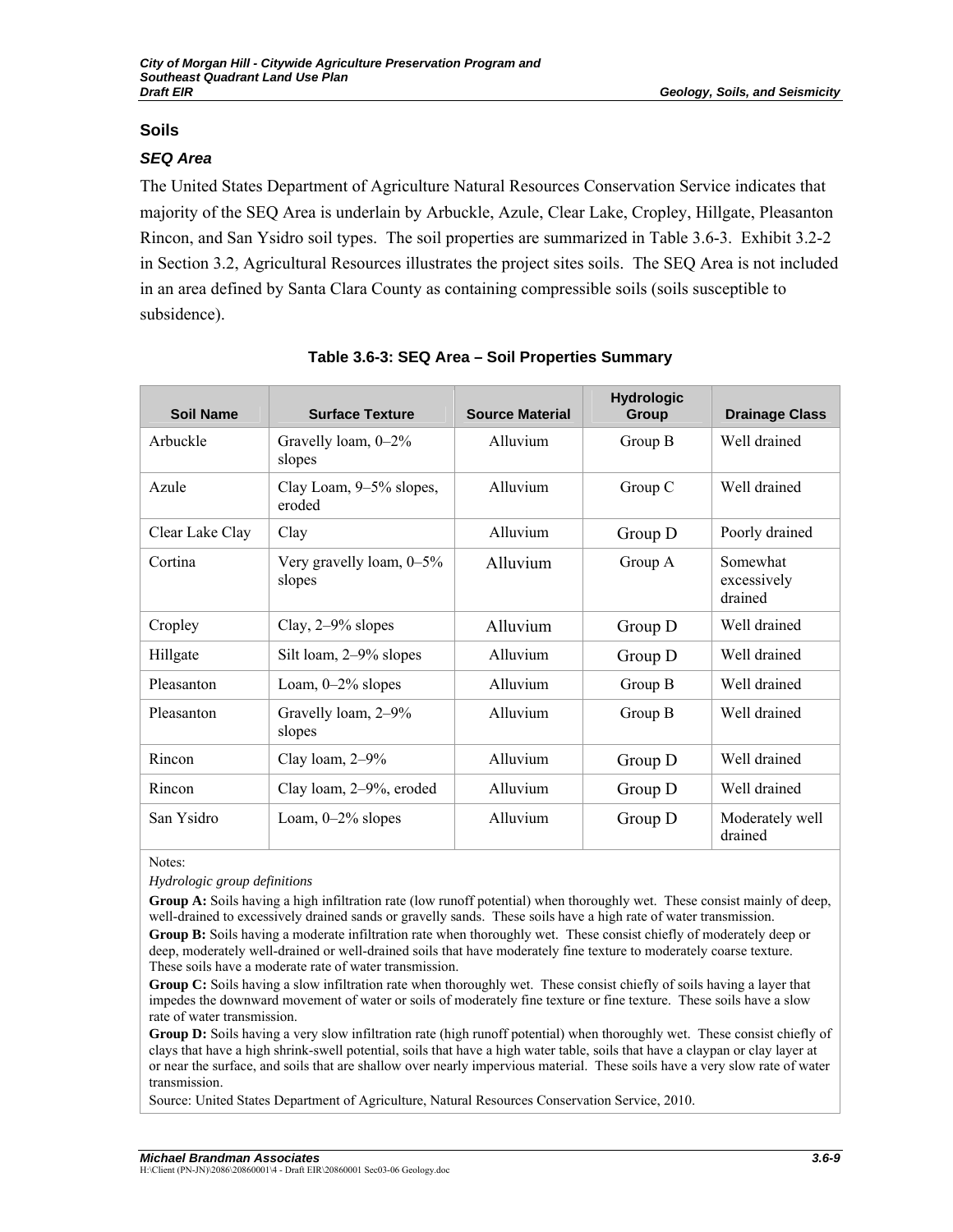## *High School Site*

The United States Department of Agriculture Natural Resources Conservation Service indicates that majority of the High School site is underlain by Arbuckle soil types, while an approximately 1.5-acre portion of the northwestern corner is underlain by San Ysidro soil types; refer to Exhibit 3.2-2. The High School site is not included in an area defined by Santa Clara County as containing compressible soils (soils susceptible to subsidence).

# **3.6.3 - Regulatory Framework**

## **Federal**

## *Federal Earthquake Hazards Reduction Act*

In 1977, the U.S. Congress passed the Earthquake Hazards Reduction Act to reduce the risks to life and property from future earthquakes in the United States through the establishment and maintenance of an effective earthquake hazards and reduction program. The act established the National Earthquake Hazards Reduction Program (NEHRP). The National Earthquake Hazards Reduction Program Act (NEHRPA) significantly amended this program in 1990 by refining the description of the agency responsibilities, program goals, and objectives.

NEHRP's mission includes improved understanding, characterization, and prediction of hazards and vulnerabilities; improved building codes and land use practices; risk reduction through postearthquake investigations and education; development and improvement of design and construction techniques; improved mitigation capacity; and accelerated application of research results. The NEHRPA designates the Federal Emergency Management Agency (FEMA) as the lead agency of the program and assigns it several planning, coordinating, and reporting responsibilities. Other NEHRPA agencies include the National Institute of Standards and Technology, National Science Foundation and the USGS.

## **State**

# *California Building Standards Code*

The California Building Standards Code establishes building requirements for construction and renovation. The most recent version of the California Building Standards Code was adopted in 2010 by the California Building Standards Commission and took effect January 1, 2011, and it is based on the International Code Council's Building and Fire Codes. Included in the California Building Standards Code are the Electrical Code, Mechanical Code, Plumbing Code, Energy Code, and Fire Code.

The State of California provides minimum standards for building design through the California Building Standards Code (California Code of Regulations, Title 24). Where no other building codes apply, Chapter 29 regulates excavation, foundations, and retaining walls. Finally, the 2010 California Building Standards Code regulates grading activities, including drainage and erosion control and construction on unstable soils, such as expansive soils and areas subject to liquefaction.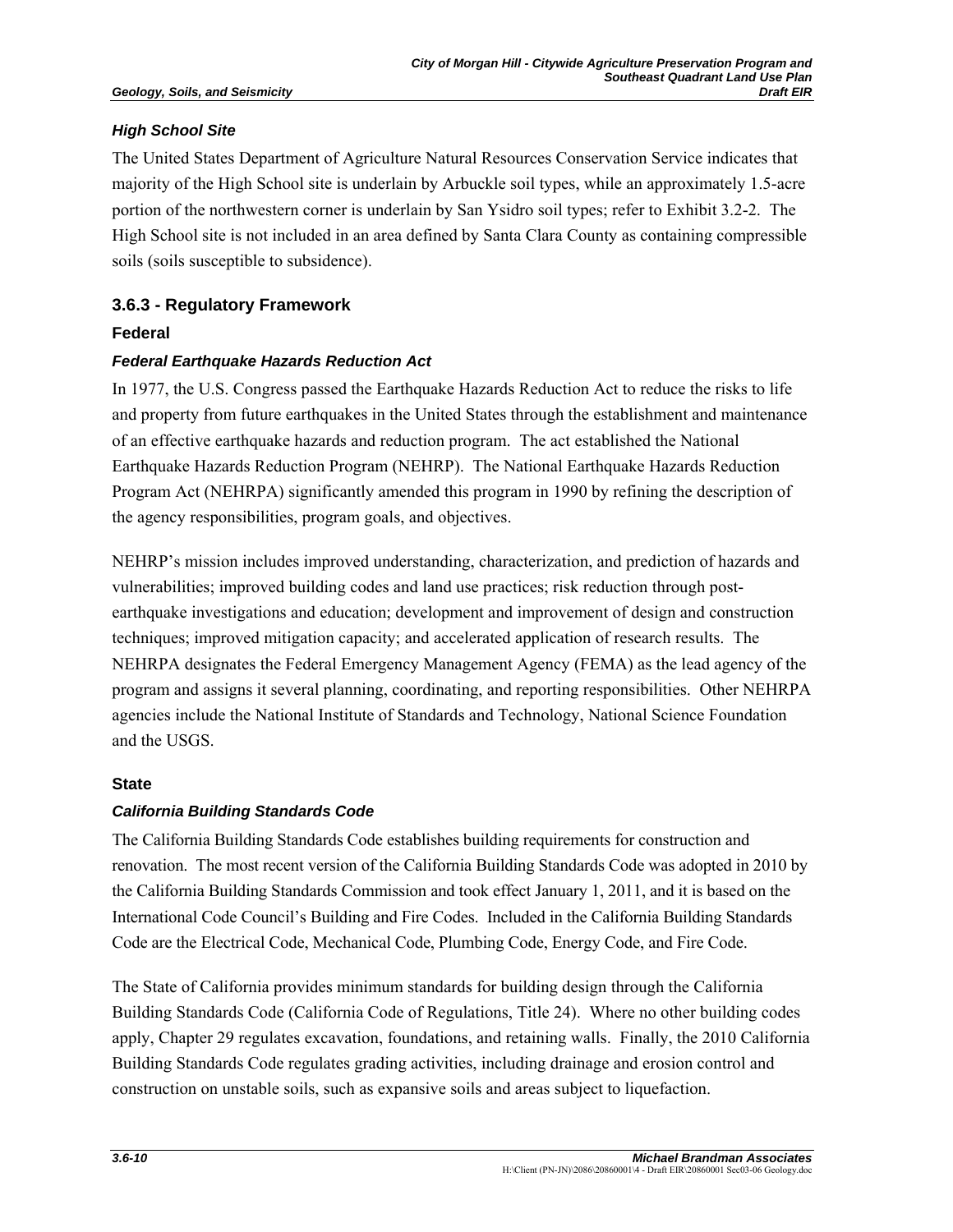## *California Seismic Hazards Mapping Act*

The California Seismic Hazards Mapping Act of 1990 (California Public Resources Code Section 1690-2699.6) addresses seismic hazards other than surface rupture, such as liquefaction and induced landslides. The Seismic Hazards Mapping Act specifies that the lead agency for a project may withhold development permits until geologic or soils investigations are conducted for specific sites and mitigation measures are incorporated into plans to reduce hazards associated with seismicity and unstable soils.

# *Alquist-Priolo Earthquake Fault Zoning Act*

In response to the severe fault rupture damage of structures by the 1971 San Fernando earthquake, the State of California enacted the Alquist-Priolo Earthquake Fault Zoning Act in 1972. This act required the State Geologist to delineate Earthquake Fault Zones along known active faults that have a relatively high potential for ground rupture. Faults that are zoned under the Alquist-Priolo Act must meet the strict definition of being "sufficiently active" and "well-defined" for inclusion as an Earthquake Fault Zones. The Earthquake Fault Zones are revised periodically, and they extend 200 to 500 feet on either side of identified fault traces. No structures for human occupancy may be built across an identified active fault trace. An area of 50 feet on either side of an active fault trace is assumed to be underlain by the fault, unless proven otherwise. Proposed construction in an Earthquake Fault Zone is permitted only following the completion of a fault location report prepared by a California Registered Geologist.

## *National Pollutant Discharge Elimination System Permit*

In California, the State Water Resources Control Board (SWRCB) administers the federal Environmental Protection Agency's promulgated regulations (55 Code of Federal Regulations 47990) requiring the permitting of stormwater-generated pollution under the National Pollutant Discharge Eliminations System (NPDES). In turn, the SWRCB's jurisdiction is administered through Regional Water Quality Control Boards. Pursuant to these federal regulations, an operator must obtain a General Permit under the NPDES Stormwater Program for all construction activities with ground disturbance of one acre or greater. The General Permit requires the implementation of best management practices (BMPs) to reduce pollutant loads into the waters of the State and measures to reduce sediment and erosion control. In addition, a Stormwater Pollution Protection Plan (SWPPP) must be prepared. The SWPPP addresses water pollution control during construction. SWPPPs require that all stormwater discharges associated with construction activity, where clearing, grading, and excavating results in soil disturbances, must by law be free of site pollutants.

## **Local**

# *City of Morgan Hill*

## *General Plan*

The City of Morgan Hill General Plan establishes the following goals and policies related to geology and soils that are applicable to the proposed project.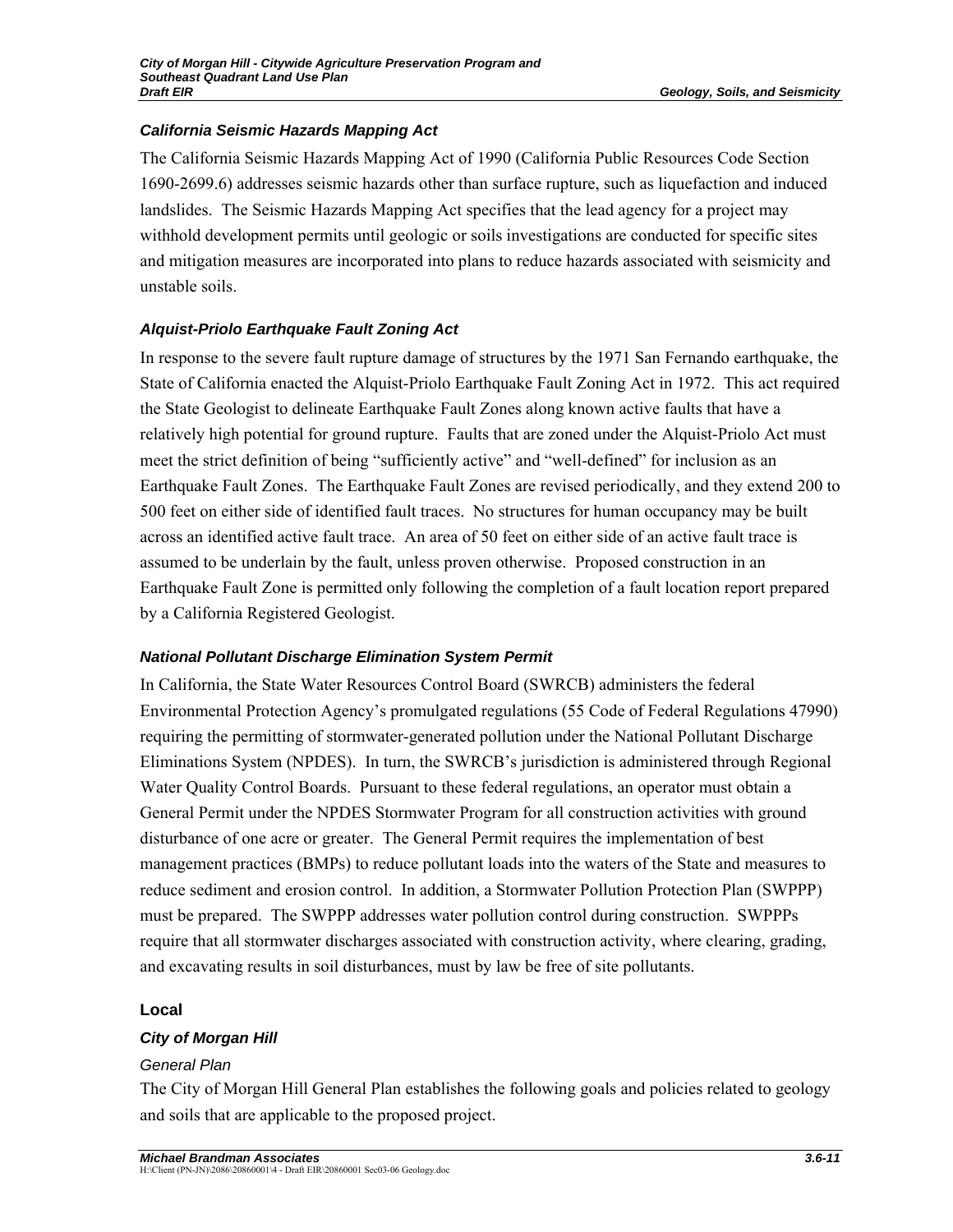#### **Open Space and Conservation**

• **OSC Policy 6d:** Development shall be designed to conserve soil and avoid erosion. (SCJAP13.06)

#### **Public Health and Safety**

- **PHS Policy 1a:** Limit uses on lands with geologic hazards.
- **PHS Policy 1b:** Where urban development has already occurred and there has been extensive capital improvements made, use mitigation procedures for development on lands with geologic hazards, including geologic investigations on a scale commensurate with development where geologic data indicates there is a known or suspected problem.
- **PHS Policy 1f:** Design and construct critical structures to resist minor earthquakes without damage, resist moderate earthquakes without structural damage, and resist major earthquakes of the intensity or severity of the strongest experienced in California without collapse.
- **PHS Policy 1h:** Hillsides should be protected, and development should be carefully controlled on steep slopes. When hillside land is developed, it should be done with minimum disruption of topography and vegetative cover. (SCJAP 15.00)
- **PHS Policy 1**; Keep development in hazardous areas to a minimum by encouraging low density, low-intensity uses and the types of uses least disruptive to the soil and vegetative cover. (SCJAP 15.02a)
- **PHS Policy 1l:** Prohibit development on known active landslides and limit development in areas where such development might initiate sliding or be affected by sliding on adjacent parcels. (SCJAP 15.02c)
- **PHS Policy 1m:** Prohibit development in areas where increased runoff from the addition of impervious surfaces and drainage would increase the probability of downslope landsliding, or where additional projects would add to the cumulative effect of increased runoff, unless a downslope drainage improvement plan has been approved. (SCJAP 15.02d)

## *County of Santa Clara*

## *General Plan*

The Santa Clara County General Plan establishes the following policies related to geology and soils that are applicable to the proposed project.

## **Countywide Issues and Policies**

- **Policy C-GD-6**: Hazard and resource areas with the following characteristics shall be considered unsuited for urban development: [...]
	- d. Areas of soil creep, saturated soils, and areas where the water table is 3 feet or less below the surface; […]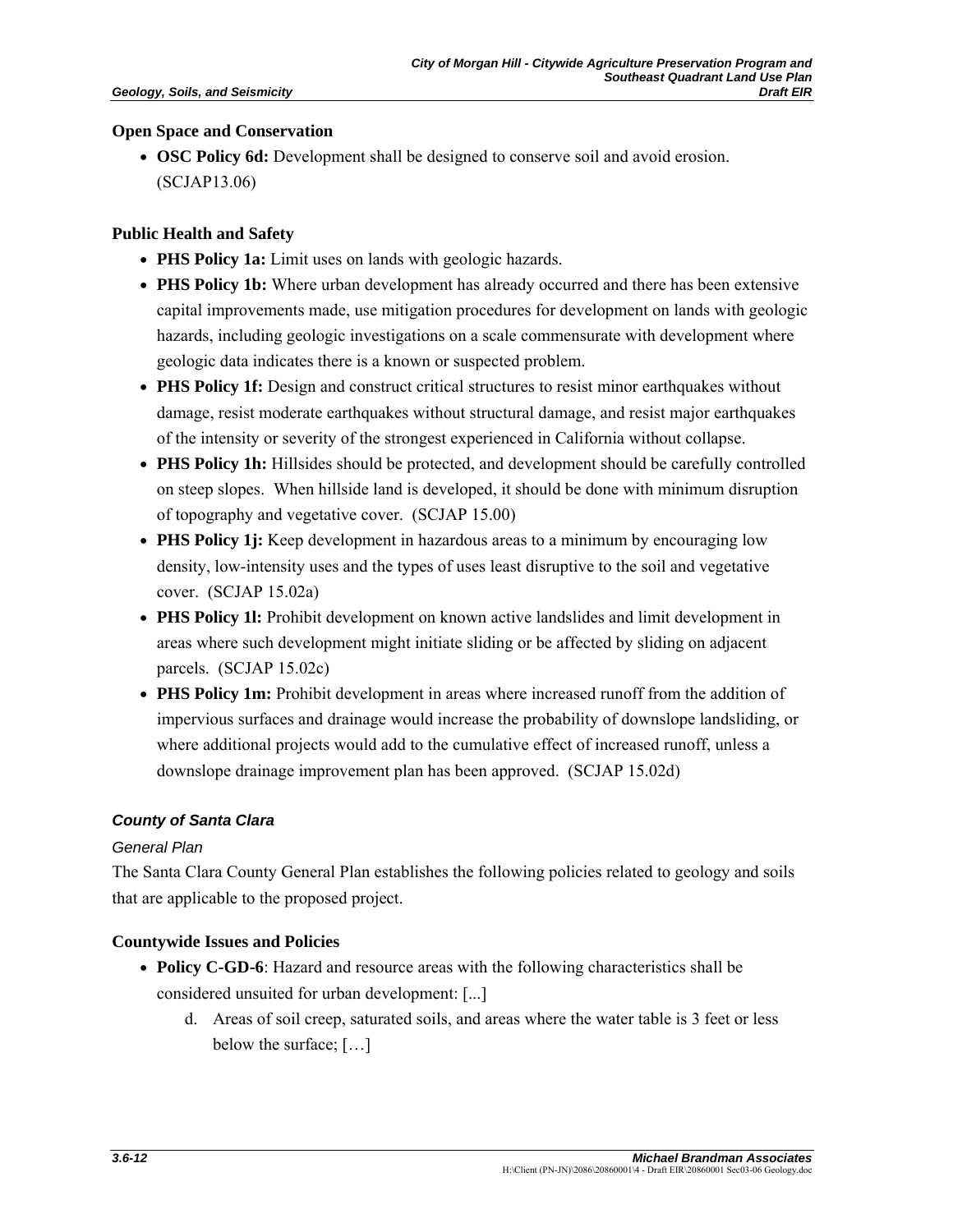## **Rural Unincorporated Area Issues and Policies**

- **Policy R-GD 20:** Grading and terrain alteration to conduct lawful activities and use of property should conserve the natural landscape and resources, minimize erosion impacts, protect scenic resources, habitat, and water resources. Grading should not exacerbate existing natural hazards, particularly geologic hazards.
- **Policy R-GD 21:** For grading, terrain alteration, or other work that is subject to a grading permit, the grading approval shall be required concurrently with any other required land use authorization or discretionary, conditional permit review process. Grading approval shall not precede other requisite land use or development approvals, including building permit issuance.
- **Policy R-GD 22:** The amount, design, location, and the nature of any proposed grading may be approved only if determined to be: (a) appropriate, justifiable, and reasonably necessary for the establishment of a allowable use; (b) the minimum necessary given the various site characteristics, constraints, and potential environmental impacts that may be involved, and, (c) that which causes minimum disturbance to the natural environment, slopes, and other natural features of the land.
- **Policy R-GD 23:** Proposals to balance cut and fill amounts where such grading would exceed that which is deemed minimally necessary and reasonable for the site may be considered based on environmental impacts, the ability of the site to accommodate the additional fill without causing additional adverse impacts, the remoteness of the site, the overall amount of material that would otherwise need to be removed from the site, and the impacts of any truck traffic that could be involved, including travel distances, local road impacts, safety, noise, dust, and similar issues.
- **Policy R-HS 6:** Inventories and mapping of natural hazards shall be adequately maintained for use in planning and decision-making, including:
	- Relative Seismic Stability Maps;
	- Composite Geologic Hazards Maps;
	- Soil Creep;
	- Saturated, Unstable Soils;
	- Slope Maps; […]
- **Policy R-HS 14:** Critical structures and infrastructure vital to the public health, safety, and general welfare, such as water supply facilities, other utilities, police and fire stations, and communications facilities, shall not be located in areas subject to significant impacts from geologic or seismic hazards unless there is no feasible alternative site. Projects shall be designed to mitigate any seismic hazards associated with their sites.
- **Policy R-HS 15:** No structure proposed for involuntary occupancy, such as schools, hospitals or correctional facilities, and no structure proposed for high voluntary occupancy, such as theaters, churches, or offices shall be approved in areas of high geologic or seismic hazard.
- **Policy R-HS 16:** No new building site shall be approved on a hazardous fault trace, active landslide, or other geologic or seismic hazard area that poses a significant risk.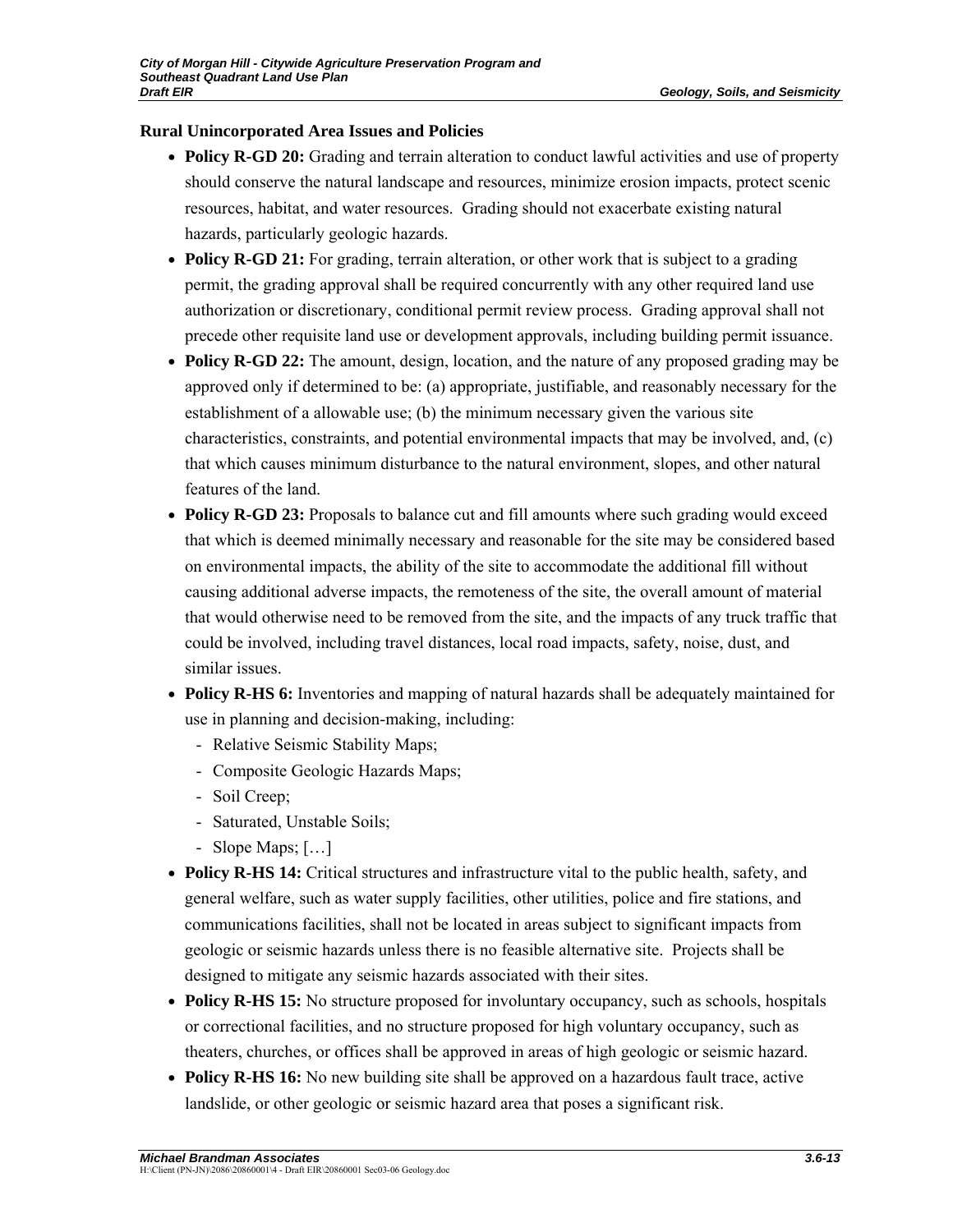- **Policy R-HS 17**: Subdivisions shall be designed to minimize placement of road and other improvements on unstable lands and shall demonstrate suitable, stable building sites approved by the County Geologist.
- **Policy R-HS 19:** In areas of high potential for activation of landslides, there shall be no avoidable alteration of the land or hydrology which is likely to increase the hazard potential, including:
	- a. Due to drainage or septic systems;
	- b. Removal of vegetative cover; and
	- c. Steepening of slopes or undercutting the base of a slope.
- **R-HS 20:** Lands where soils are in a continually saturated condition should not be used for structural purposes or filled with heavy earth fills due to their inherently weak and unstable nature. Uses requiring septic systems in such areas should not be allowed.
- **R-HS 21:** Proposals involving potential geologic or seismic hazards shall be referred to the County Geologist for review and recommendations.

## **3.6.4 - Methodology**

MBA evaluated potential impacts on geology, soils, and seismicity through review of the Morgan Hill General Plan, Santa Clara County General Plan, seismic hazards mapping, and the Natural Resources Conservation Service Web Soil Survey.

## **3.6.5 - Thresholds of Significance**

According to Appendix G, Environmental Checklist, of the CEQA Guidelines, geology, soils, and seismicity impacts resulting from the implementation of the proposed project would be considered significant if the project would:

- a.) Expose people or structures to potential substantial adverse effects, including the risk of loss, injury or death involving:
	- i. Rupture of a known earthquake fault, as delineated on the most recent Alquist-Priolo Earthquake Fault Zoning Map issued by the State Geologist for the area or based on other substantial evidence of a known fault? Refer to Division of Mines and Geology Special Publication 42.
	- ii. Strong seismic ground shaking?
	- iii. Seismic-related ground failure, including liquefaction?
	- iv. Landslides?
- b.) Result in substantial soil erosion or the loss of topsoil?
- c.) Be located on a geologic unit or soil that is unstable, or that would become unstable as a result of the project and potentially result in on- or off-site landslide, lateral spreading, subsidence, liquefaction or collapse?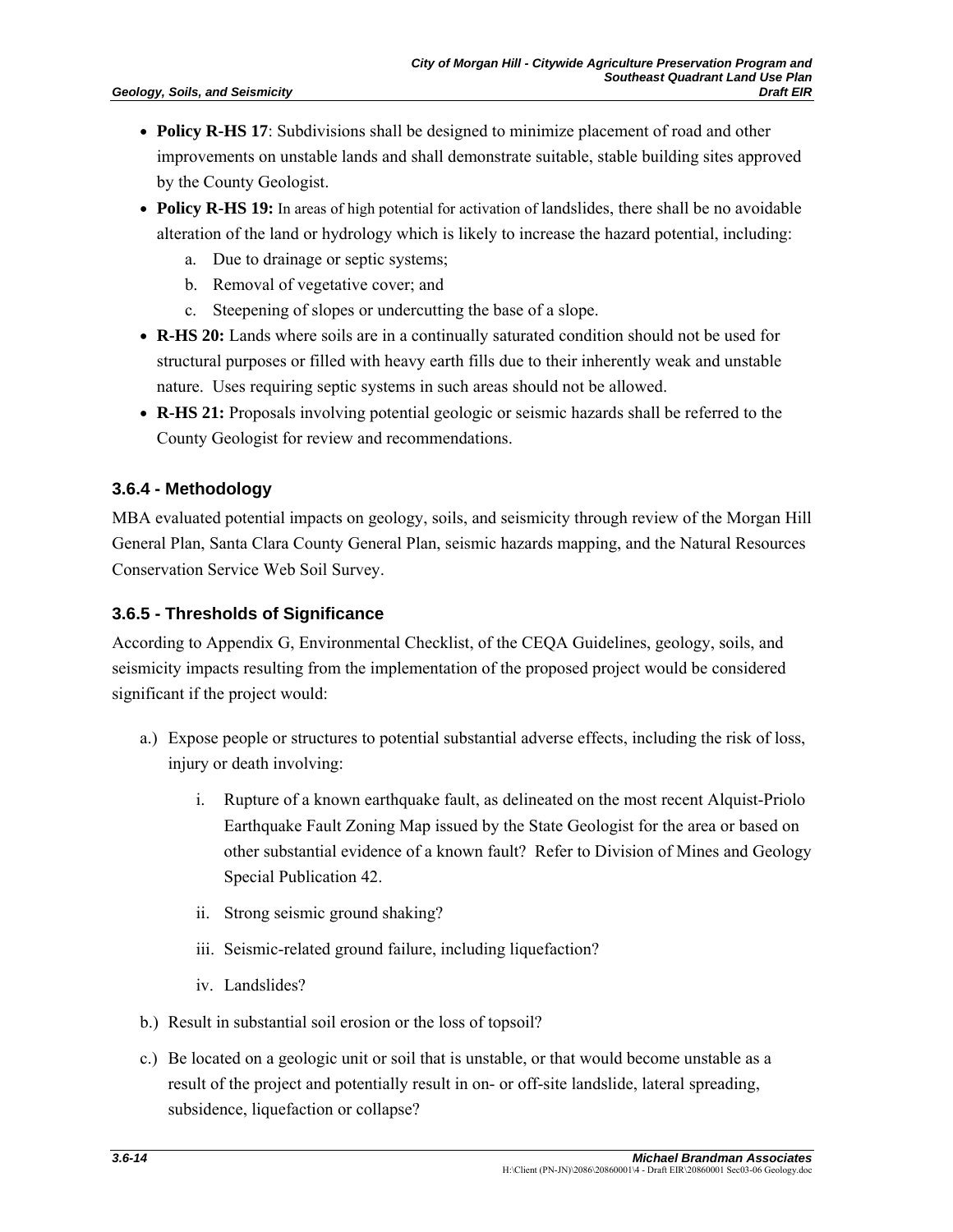- d.) Be located on expansive soil, as defined in Table 18-1-B of the Uniform Building Code (1994), creating substantial risks to life or property?
- e.) Have soils incapable of adequately supporting the use of septic tanks or alternative wastewater disposal systems where sewers are not available for the disposal of wastewater?

# **3.6.6 - Project Impacts and Mitigation Measures**

This section discusses potential impacts associated with the development of the project and provides mitigation measures where appropriate.

## **Seismic Hazards**

| Impact GEO-1: | The proposed project has the potential to expose people or structures to seismic<br>hazards. |
|---------------|----------------------------------------------------------------------------------------------|
|               |                                                                                              |

## *Impact Analysis*

Seismic hazards are those related to seismic fault rupture, strong ground shaking, ground failure, and landsliding. The analysis considers individual impacts associated with the implementation of the SEQ Area and the High School site.

# *SEQ Area (Program Level)*

## *Fault Rupture*

There are no Alquist-Priolo zones within the SEQ Area. There is, however, a fault rupture hazard zone (associated with the Range Front Thrust Fault), as defined by the County of Santa Clara, located along the eastern boundary of the SEQ Area. Exhibit 3.6-1 depicts the location of the fault rupture hazard zone. However, the properties crossed by the fault are proposed for open space, agriculture and limited clustered residential home sites where development rights will be transferred from existing lots of record within the SEQ, and therefore, would not experience a significant change in land use activities. This precludes the possibility of related impacts.

# *Strong Ground Shaking*

The SEQ Area may be exposed to moderate to severe ground shaking during an earthquake. If unabated, structures may be at risk of failure during a seismic event.

Individual development applications within the SEQ Area will be subject to project-level review, including compliance with applicable seismic design requirements of the California Building Standards Code.

## *Seismic-Related Ground Failure*

As indicated by the Santa Clara County Liquefaction Hazard Zones Map, there are no areas identified as susceptible to liquefaction within the SEQ Area. This condition precludes the possibility of liquefaction occurring onsite.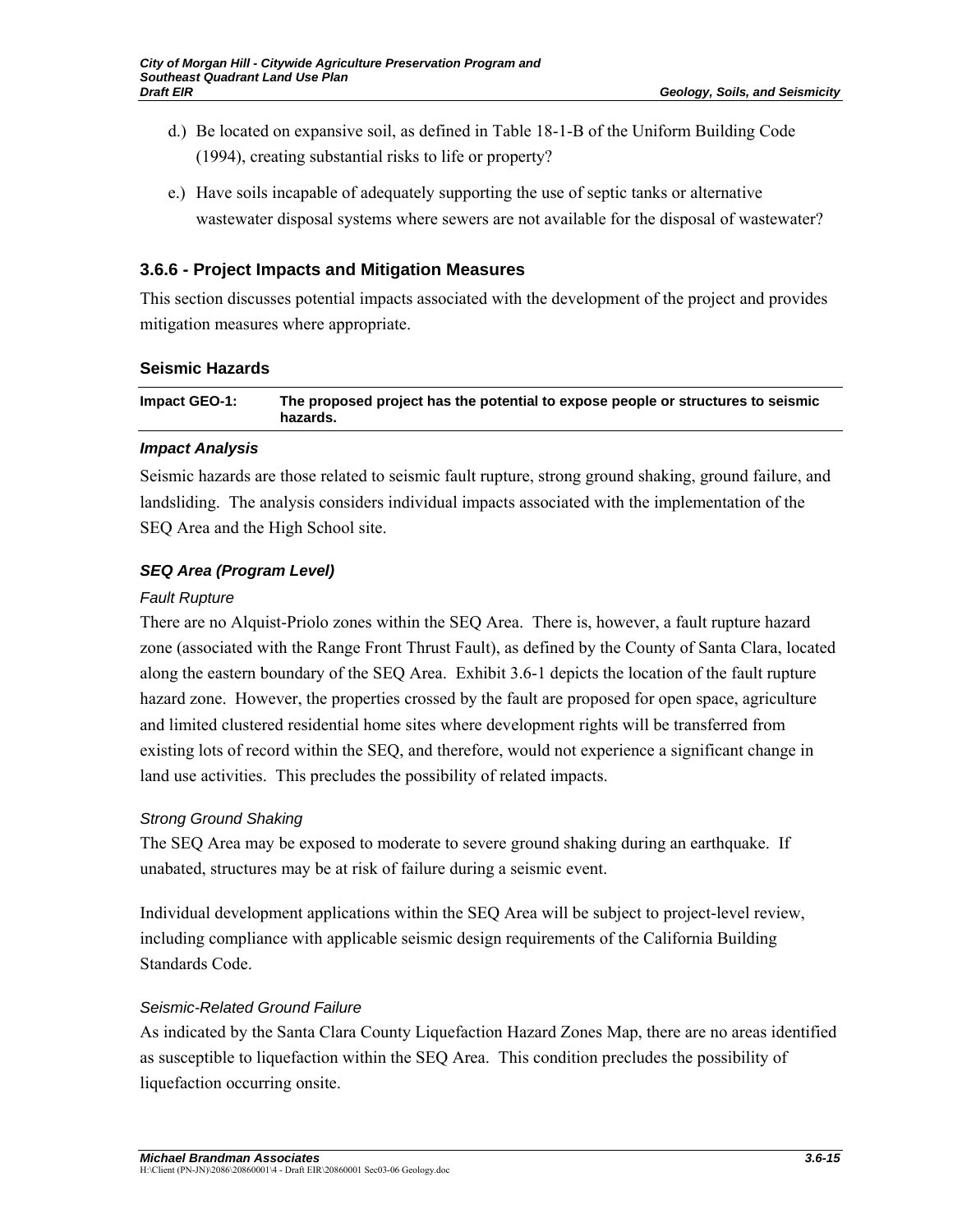## *Landsliding*

The majority of the SEQ Area is characterized by flat relief and therefore would not be susceptible to landslides. A small portion of the western edge of the landslide hazard zone extends into the SEQ Area along the eastern boundary. However, these properties are proposed for open space, agriculture and limited clustered residential home sites where development rights will be transferred from existing lots of record within the SEQ, and therefore, would not experience a significant change in land use activities. This precludes the possibility of related impacts.

# *High School Site (Project Level)*

# *Fault Rupture*

There are no faults or fault traces located within the project site boundaries. In addition, no Alquist-Priolo zones are designated within the project site. This condition precludes the possibility of fault rupture occurring on the project site. No impacts would occur.

# *Strong Ground Shaking*

The High School site may be exposed to moderate to severe ground shaking during an earthquake. If unabated, structures may be at risk of failure during a seismic event.

Mitigation Measure GEO-1 is proposed requiring the project applicant to submit a seismic hazards technical report prepared by a qualified geotechnical engineer to the City of Morgan Hill for review and approval. This report would identify potential ground shaking impacts and identify structural design measures necessary to reduce the risks of strong seismic ground shaking to acceptable levels. Following the City's approval of the report, the structural design measures would be incorporated into the proposed High School's plans. The implementation of this mitigation measure would ensure that potential ground shaking impacts are reduced to a level of less than significant.

# *Seismic-Related Ground Failure*

As indicated by the Santa Clara County Liquefaction Hazard Zones Map, there are no areas identified as susceptible to liquefaction within the SEQ Area. This condition precludes the possibility of liquefaction occurring onsite.

## *Landsliding*

The High School site is characterized by flat relief and is not located within an area identified as being susceptible to landslides. This condition precludes the possibility of earthquake-induced landslides inundating the project site. No impacts would occur.

## *Level of Significance Before Mitigation*

*SEQ Area (Program Level)*  Less than significant impact.

*High School Site (Project Level)*  Potentially significant impact.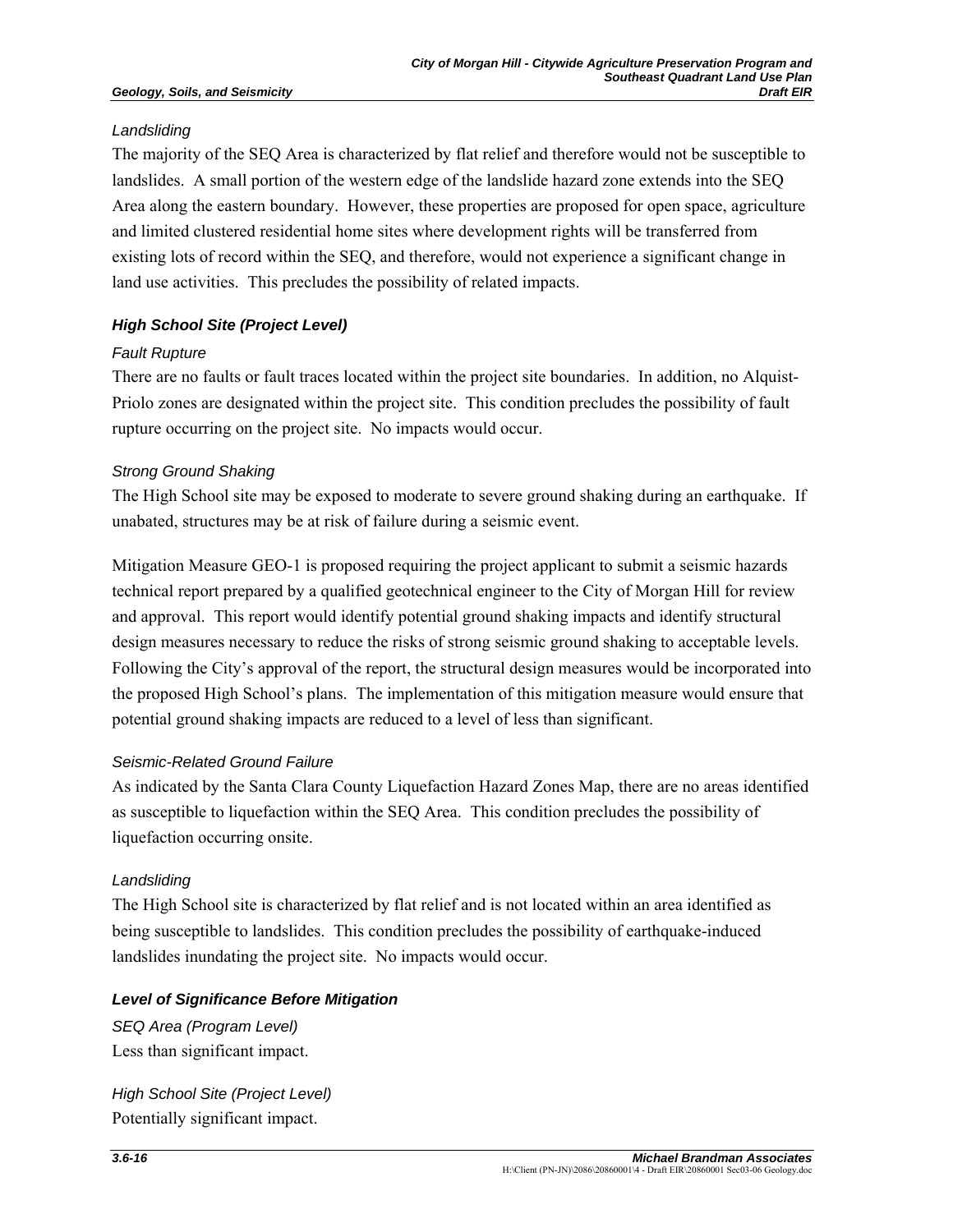#### *Mitigation Measures*

**MM GEO-1 High School Site.** Prior to issuance of building permits, the project applicant shall submit a geotechnical and seismic hazards technical study prepared by a qualified geotechnical engineer to the City of Morgan Hill for review and approval. The report shall be prepared in accordance with the requirements of the Seismic Hazards Mapping Act and the latest version of the California Building Standards Code. The study shall identify necessary design measures to reduce potential seismic ground shaking impacts and unstable geologic conditions to acceptable levels. The project applicant shall incorporate the approved design measures into the project plans.

## *Level of Significance After Mitigation*

*SEQ Area (Program Level)*  Less than significant impact.

*High School Site (Project Level)*  Less than significant impact.

# **Erosion Hazards**

**Impact GEO-2: Construction activities associated with the proposed project may result in substantial soil erosion or the loss of topsoil.** 

#### *Impact Analysis*

This impact evaluates the proposed project's potential to result in substantial soil erosion or the loss of topsoil. The analysis considers individual impacts associated with the implementation of the SEQ Area and the High School site.

## *SEQ Area (Program Level)*

Future development that occurs within the SEQ Area would have the potential to result in new sources of polluted runoff. Construction and operational activities have the potential to contribute to erosion and sedimentation in downstream waterways. Individually development applications will be subject to project-level CEQA review, as well as federal, state, and local water quality standards.

It should be noted that some SEQ Area soils possess highly permeable characteristics; thus, runoff that ponds within those areas infiltrates into the water table relatively quickly. Future development that occurs within the SEQ Area will be required to employ onsite or offsite retention, which would serve to minimize the potential for erosion and sedimentation in downstream runoff; refer to Impact HYD-3 for further discussion. As such, impacts would be less than significant with the required onsite or offsite retention.

## *High School Site (Project Level)*

Construction activities associated with the proposed High School would involve grading and excavation activities that could expose barren soils to sources of wind or water, resulting in the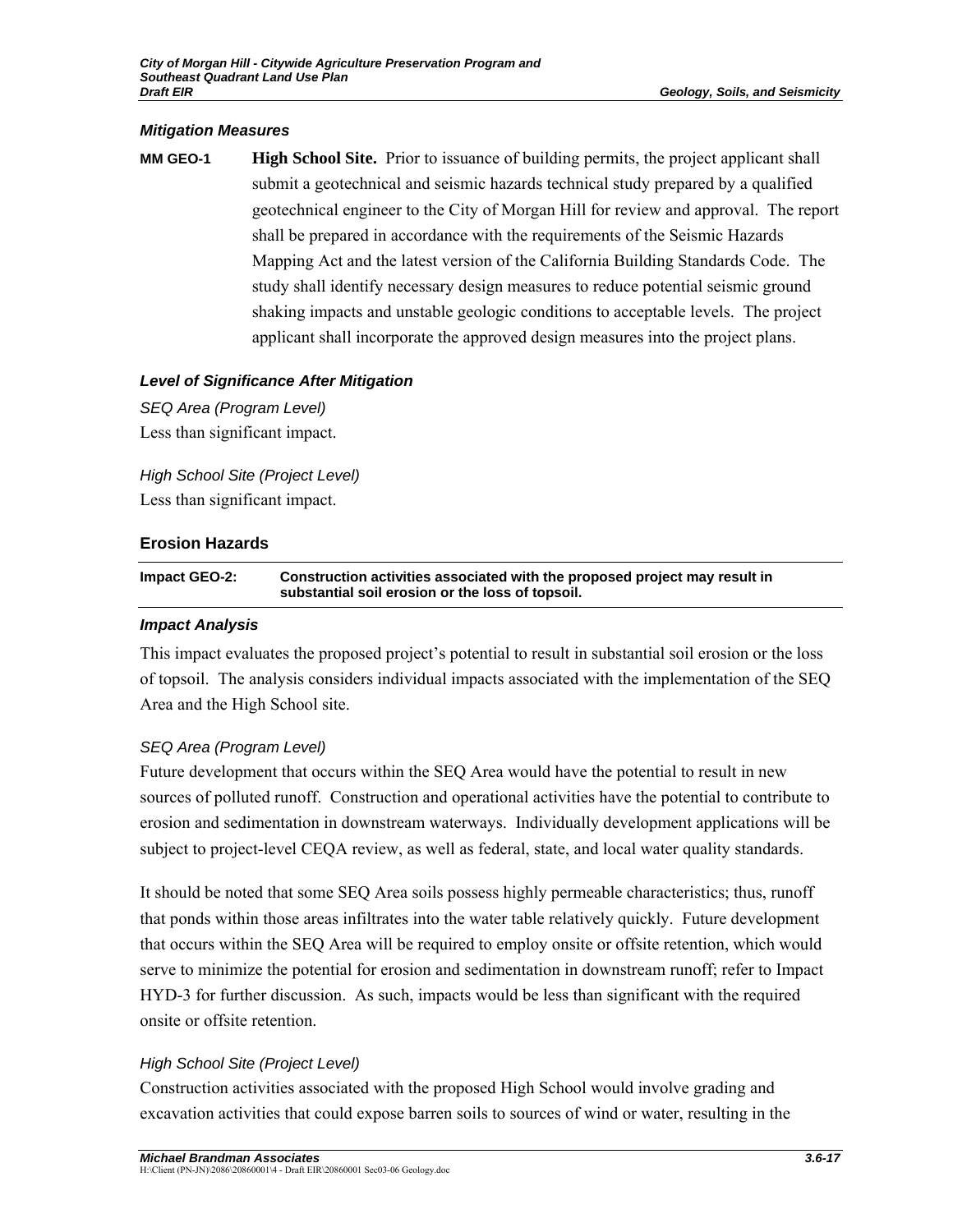potential for erosion and sedimentation on and off the project site. NPDES stormwater permitting programs regulate stormwater quality from construction sites, which includes erosion and sedimentation. Under the NPDES permitting program, the preparation and implementation of a SWPPP are required for construction activities that would disturb an area of 1 acre or more. The SWPPP must identify potential sources of erosion or sedimentation that may be reasonably expected to affect the quality of stormwater discharges as well as identify and implement BMPs that ensure the reduction of these pollutants during stormwater discharges. Typical BMPs intended to control erosion include sand bags, detention basins, silt fencing, storm drain inlet protection, street sweeping, and monitoring of water bodies.

These requirements have been incorporated into the proposed project as Mitigation Measure HYD-1a. The implementation of a SWPPP and its associated BMPs would reduce potential erosion impacts to a level of less than significant.

## *Level of Significance Before Mitigation*

*SEQ Area (Program Level)*  Less than significant impact.

*High School Site (Project Level)*  Potentially significant impact.

#### *Mitigation Measures*

*SEQ Area (Program Level)*  No mitigation is necessary.

*High School Site (Project Level)*  Implement Mitigation Measure HYD-1a.

#### *Level of Significance After Mitigation*

*SEQ Area (Program Level)*  Less than significant impact.

*High School Site (Project Level)*  Less than significant impact.

## **Unstable Geologic Units or Soils**

**Impact GEO-3: The proposed project would not expose people or structures to unstable geologic units or soils.** 

#### *Impact Analysis*

This impact evaluates the proposed project's impact on unstable geologic units or soils. The analysis considers individual impacts associated with the implementation of the SEQ Area and the High School site.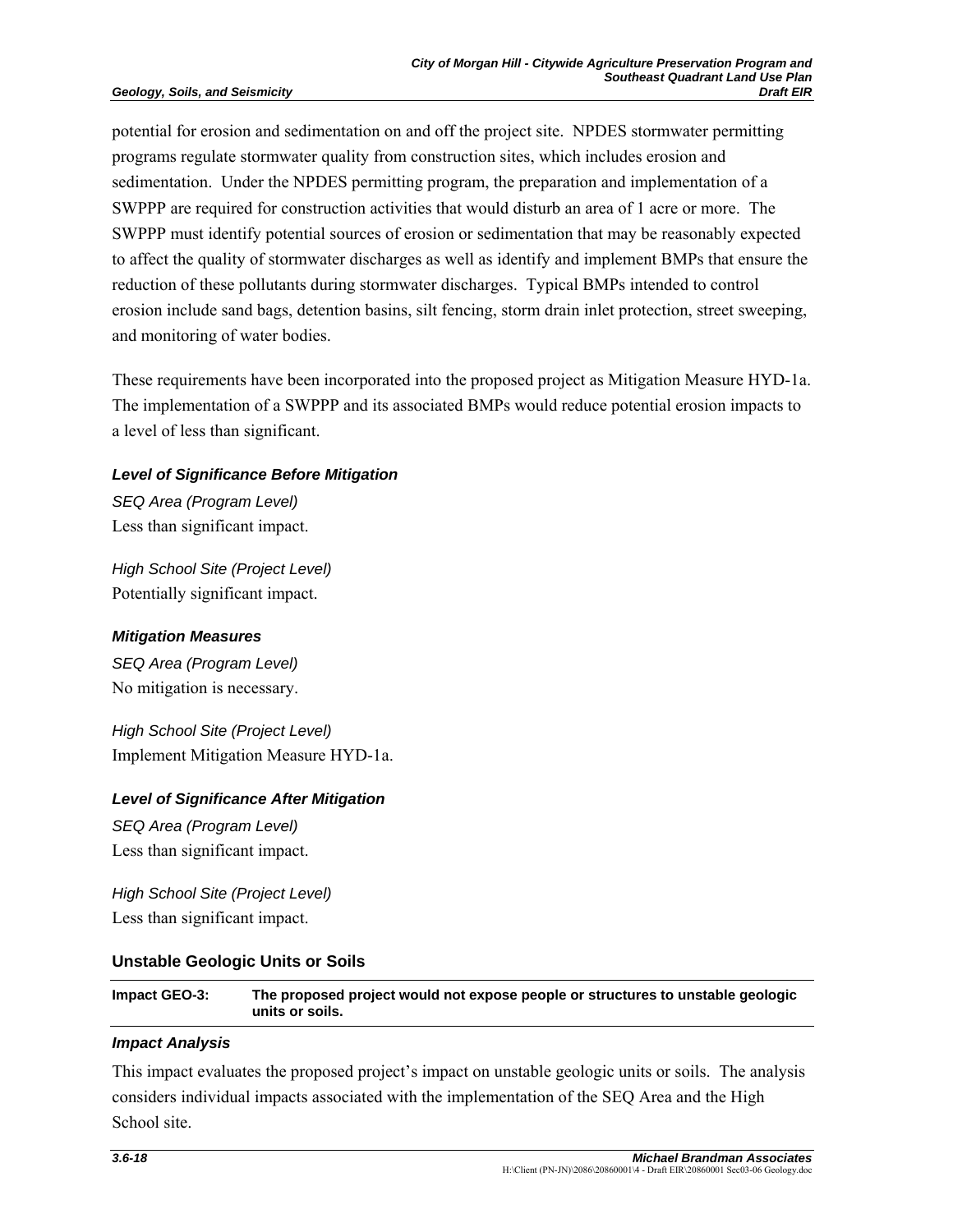# *SEQ Area (Program Level)*

The SEQ Area is largely characterized by flat terrain and permeable soils. In addition, the SEQ Area is not underlain by poorly consolidated soils or experiences high groundwater levels, which are conditions associated with liquefaction and liquefaction-phenomena. As such, unstable geologic units or soils do not occur in the SEQ Area. This precludes the possibility of related impacts. Impacts would be less than significant.

# *High School Site (Project Level)*

As previously noted, the High School site is characterized by flat terrain and permeable soils. In addition, the High School site is not underlain by poorly consolidated soils or experiences high groundwater levels, which are conditions associated with liquefaction and liquefaction-phenomena. As such, unstable geologic units or soils do not occur within the High School site. This precludes the possibility of related impacts. Impacts would be less than significant.

## *Level of Significance Before Mitigation*

*SEQ Area (Program Level)*  Less than significant impact.

*High School Site (Project Level)*  Less than significant impact.

## *Mitigation Measures*

No mitigation is necessary.

# *Level of Significance After Mitigation*

*SEQ Area (Program Level)*  Less than significant impact.

*High School Site (Project Level)*  Less than significant impact.

# **Expansive Soils**

| Impact GEO-4: | The proposed project may result in the exposure of persons or structures to |
|---------------|-----------------------------------------------------------------------------|
|               | hazards associated with expansive soils.                                    |

## *Impact Analysis*

This impact evaluates the proposed project's potential to expose persons or structures to hazards associated with expansive soils. The analysis considers individual impacts associated with the implementation of the SEQ Area and the High School site.

## *SEQ Area (Program Level)*

Expansive soils tend to increase or decrease in volume with the addition of water and generally consist of clay. When dry, clay soils are extremely strong; when exposed to water, clay soils have the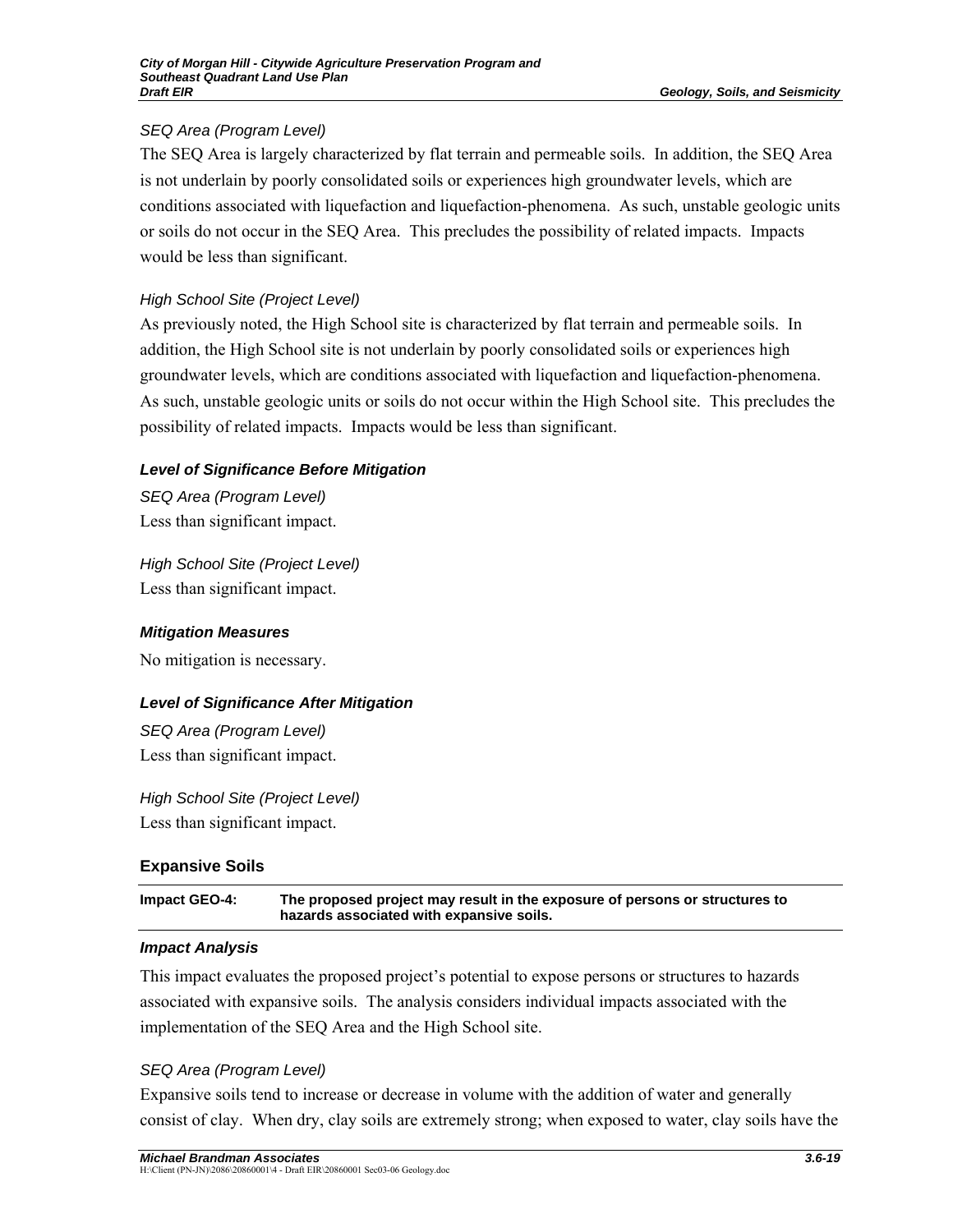potential to expand and soften, thereby loosing their structural integrity. The repeated exposure of expansive soils to alternating dry and wet conditions can cause shrinking and swelling of soils, resulting in potential damage to structures constructed upon them.

Soils within the SEQ Area are summarized in Table 3.6-3. As shown in the table, the soils have a mixture of hydrologic group ratings. According to the United States Department of Agriculture, Natural Resources Conservation Service's Web Soil Survey, soils characterized as hydrologic Group D consist chiefly of clays that have a high shrink-swell potential. Six of the 11 soils within the SEQ Area are defined as belonging to hydrologic Group D. These soils are primarily located in the eastern half of the SEQ Area, which will be designated Open Space on the General Plan Land Use Diagram and prezoned Open Space (Planned Development). A limited number of clustered residential home sites are anticipated to occur within the Planned Development area through transfer of development rights from existing lots of record within the SEQ. These home sites would be subject to California Building Standards Code requirements for soil engineering and foundations.

Future urban development activities would occur in the western portion of the SEQ Area, where soils possess less amount of clay content and, therefore, are considered non-expansive. As such, development activities in this area would not be exposed to expansive soils. Regardless, new construction would be subject to California Building Standards Code requirements for soil engineering and foundations. Impacts would be less than significant.

## *High School Site (Project Level)*

The majority of the High School site is underlain by Arbuckle soil types, while an approximately 1.5 acre portion of the northwestern corner is underlain by San Ysidro soil types. Arbuckle soil types do not contain a large portion of clay and are therefore not considered expansive. However, San Ysidro soil types are classified in hydrologic group D, which indicates that a high shrink-swell potential may exist and the soils may be considered expansive. Implementation of Mitigation Measure GEO-1 would identify any areas of expansive soils and would provide recommendations to mitigate any potential impacts. As such, impacts would be reduced to less than significant.

## *Level of Significance Before Mitigation*

*SEQ Area (Program Level)*  Less than significant impact.

*High School Site (Project Level)*  Potentially significant impact.

## *Mitigation Measures*

*SEQ Area (Program Level)*  No mitigation is necessary.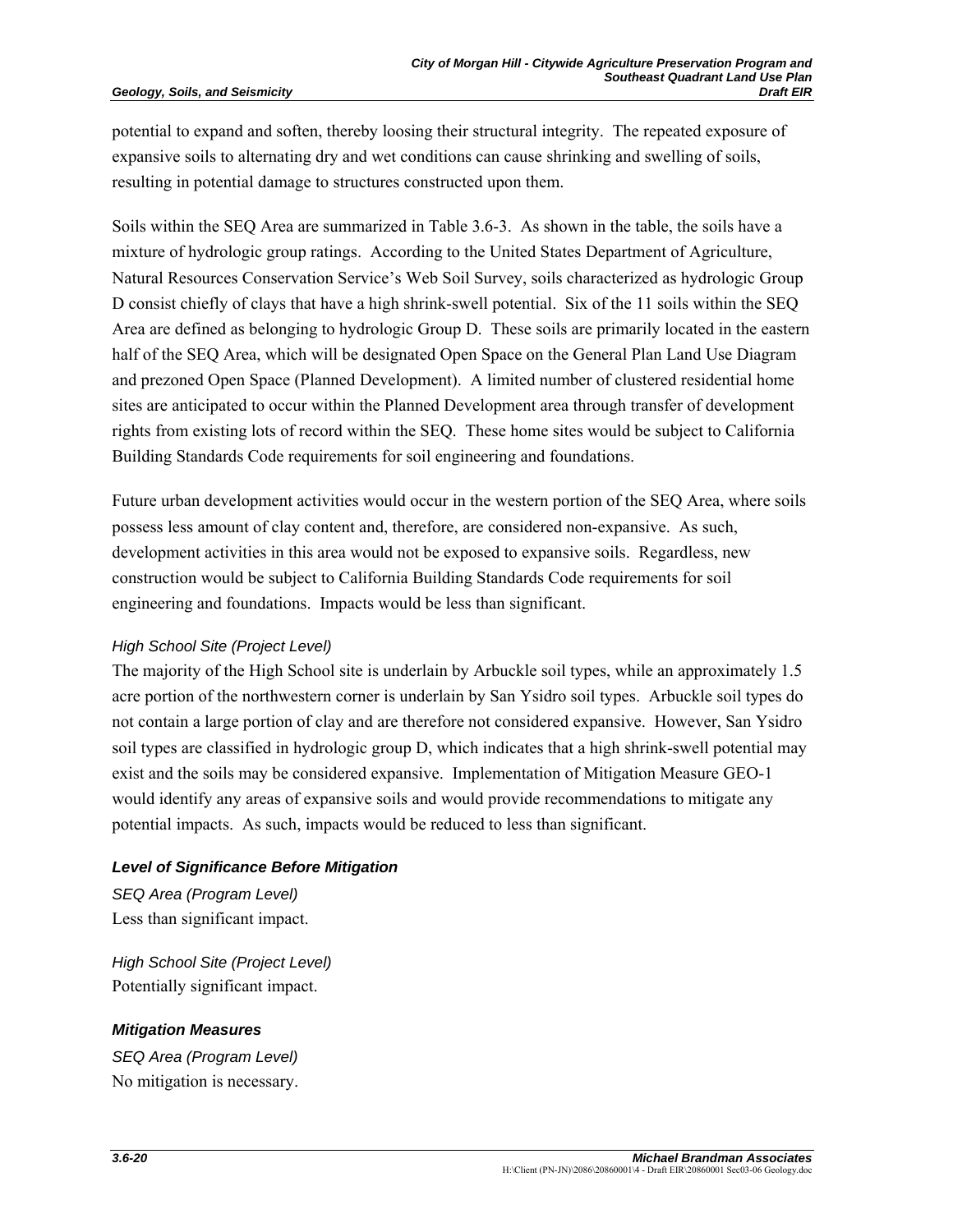*High School Site (Project Level)*  Implement Mitigation Measure GEO-1.

## *Level of Significance After Mitigation*

*SEQ Area (Program Level)*  Less than significant impact.

*High School Site (Project Level)*  Less than significant impact.

#### **Septic or Alternative Wastewater Systems**

**Impact GEO-5: The proposed project may have soils incapable of adequately supporting the use of septic tanks or alternative wastewater disposal systems where sewers are not available for the disposal of wastewater.** 

#### *Impact Analysis*

This impact evaluates the proposed project's capability to support the use of septic tanks or alternative wastewater disposal systems where sewers are not available for the disposal of wastewater. The analysis considers individual impacts associated with the implementation of the SEQ Area and the High School site.

## *SEQ (Program Level)*

Properties that would be annexed into the City of Morgan Hill and the USA would be eligible for wastewater service and would connect to city wastewater.

The eastern portion of the SEQ Area proposed to be prezoned Open Space (Planned Development) including the 307-acre Chiala programmatic application—is not proposed to be added to the City's Urban Service Area. Instead, this area would be served by septic systems. New septic tanks would be subject to the applicable provisions of the Santa Clara County Code of Ordinances Section B11-60 including having a minimum lot size of 1 acre. As part of compliance, the applicant would need to demonstrate that site soils are capable of supporting the function of a private septic system in accordance with Section B11-60. Development will not be allowed if site soils are not capable of supporting the function of a private septic system. As such, impacts would be less than significant.

## *High School (Project level)*

Many of the rural properties within the SEQ (including the High School site) currently use septic or alternative wastewater disposal systems. The proposed project would expand the City of Morgan Hill Urban Service Area, which would make these properties eligible for municipal sewer service, thereby obviating the need for septic or alternative wastewater disposal systems. The proposed High School would be served by municipal sewer service. No impact would occur.